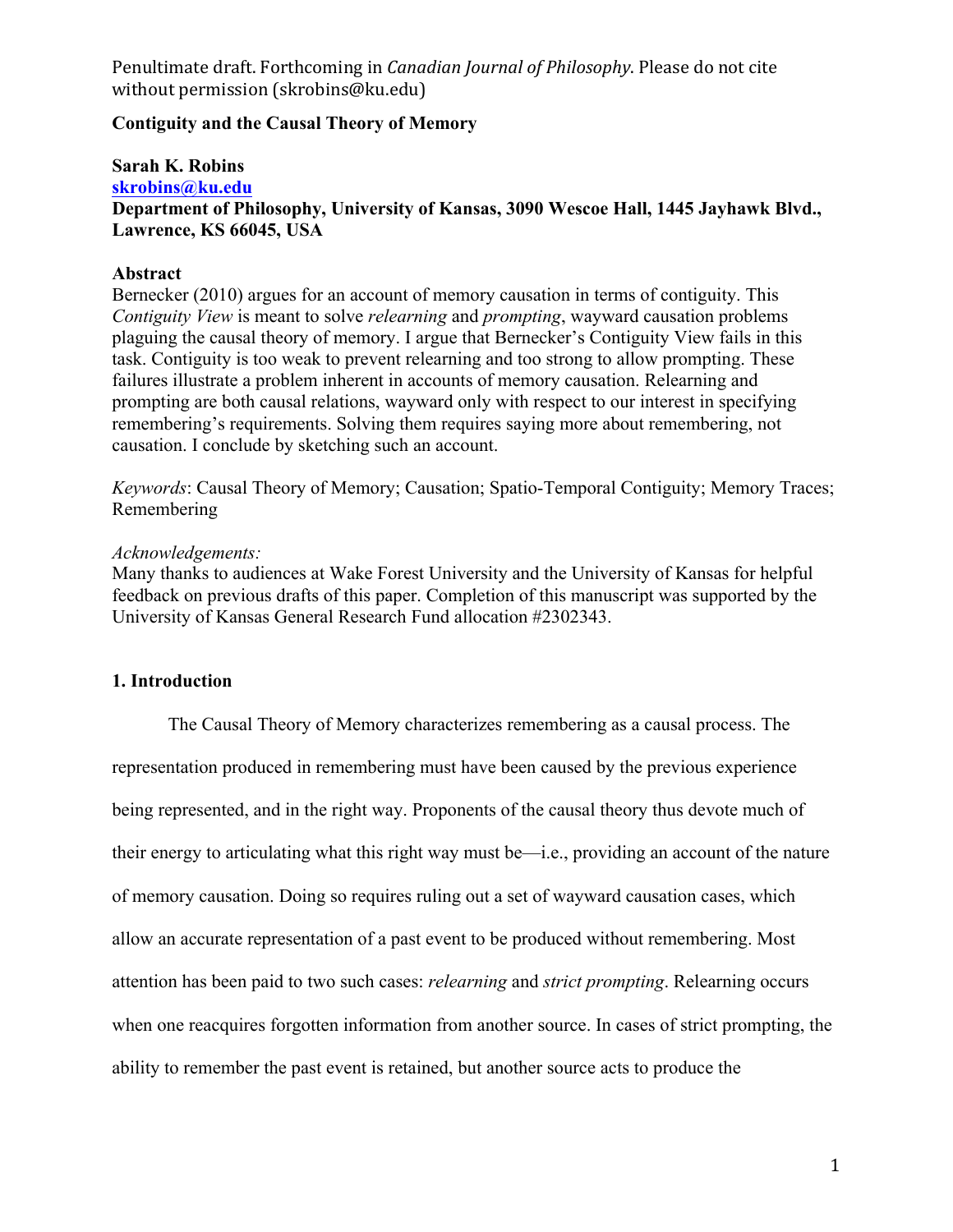representation first, and this source contains all of the information that the trace would have provided in the prompt's absence.

Recently, Bernecker (2008; 2010) has proposed that the nature of memory causation should be characterized in terms of temporal contiguity, arguing that contiguity can solve these wayward causation problems.<sup>1</sup> Bernecker's *Contiguity View* appeals to a widely shared assumption about remembering, namely, that it requires memory traces because action at a distance is impossible. Learning and remembering are separated by a temporal gap, the argument goes, and so memory traces must form an uninterrupted causal chain between them, preventing appeal to action at a distance. This contiguity, Bernecker claims, explains the difference between remembering and relearning—relearning lacks the requisite contiguity. Further, so long as this contiguity is maintained, then remembering is compatible with strict prompting.

In this paper, I argue that Bernecker's Contiguity View fails to solve the problems of relearning and strict prompting. Contiguity does not uniquely characterize remembering. In the case of relearning, the contiguity requirement is too weak. Remembering and relearning are both connected (causally) to the previous event and so cannot be distinguished by appeal to contiguity alone. Contiguity is, on the other hand, too strong for cases of strict prompting: by requiring the trace to be the proximal cause of the representation in remembering, it rules out cases where the prompt acts preemptively. I conclude the discussion of each of these wayward causation cases with a gesture at what more must be said to sustain the causal theory of memory. Remembering is distinct from relearning because remembering is a causal relation to the past event that is

 <sup>1</sup> At times, Bernecker refers to the required contiguity as *spatio*-temporal contiguity. Bernecker does not elaborate on the spatial component of this contiguity requirement, and so my argument here focuses on temporal contiguity. I understand temporal contiguity to be Bernecker's primary concern, as he states, "the stipulation of memory traces is motivated by the need to understand how a mental state can exert causal influence at a temporal distance" (2010, 130).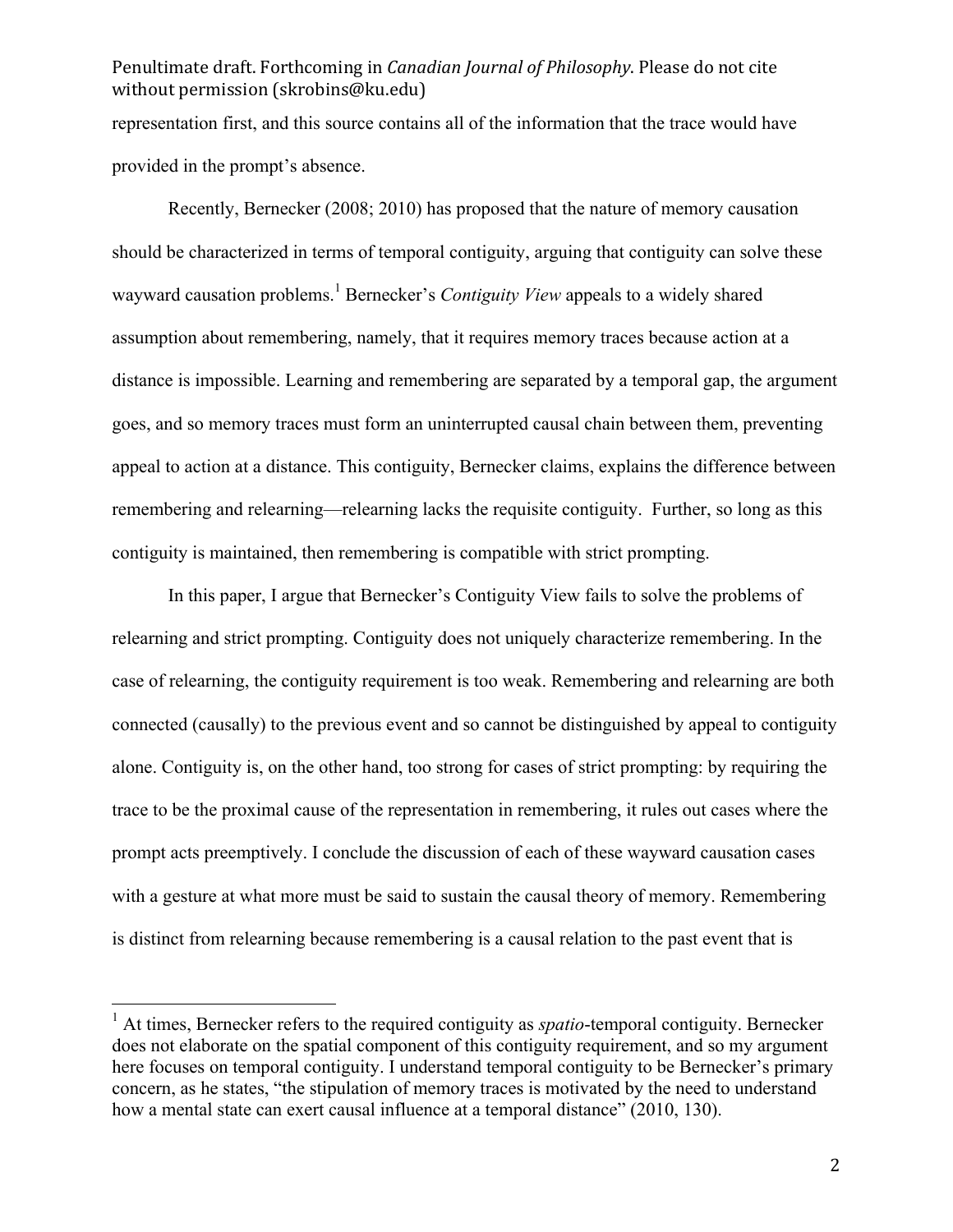retained within the same cognitive system in which it was first formed, as a memory trace that is available to the rememberer without re-perception. What matters for remembering is the activation of this capacity, regardless of when it becomes active relative to the representation. Remembering can occur even when the trace merely reinforces or sustains a representation brought about by other means. The prompt may act first so long as the trace still acts. In short, remembering is a causal process, but it is not merely a causal process. Remembering occurs when a person retains the capacity to represent information acquired from past events, in a way that allows the information to contribute—without re-perception— to future thought and action, either by producing or sustaining representations of those events.

#### **2. Bernecker's Contiguity View**

Bernecker's (2010) analysis of remembering has three key features. First, he defines remembering as a relation between two mental representations with propositional contents. He focuses on propositional memory exclusively, which he characterizes as including all mental representations where the "natural expression of its content involves a 'that' clause" (2010, 21). Second, Bernecker does not require the two mental representations in remembering to be had by the same subject.<sup>2</sup> If remembering requires the person learning and the person remembering to be one and the same, then memory would presuppose identity.<sup>3</sup> Third, the contents of the two mental representations involved in remembering are not required to be identical; they are

 <sup>2</sup> Exception is made for what Bernecker calls *introversive memories*, where the memory's content refers to one's own mental states (2010, 43).

 $3$  Schechtman (2011) argues that Bernecker's argument is insufficient to block circularity objections to memory-based accounts of personal identity. Later in §3.1 argue that Benercker should reject this condition (at least if he remains committed to solving the relearning problem), so nothing I say here turns on whether Bernecker's account can withstand Schechtman's objection.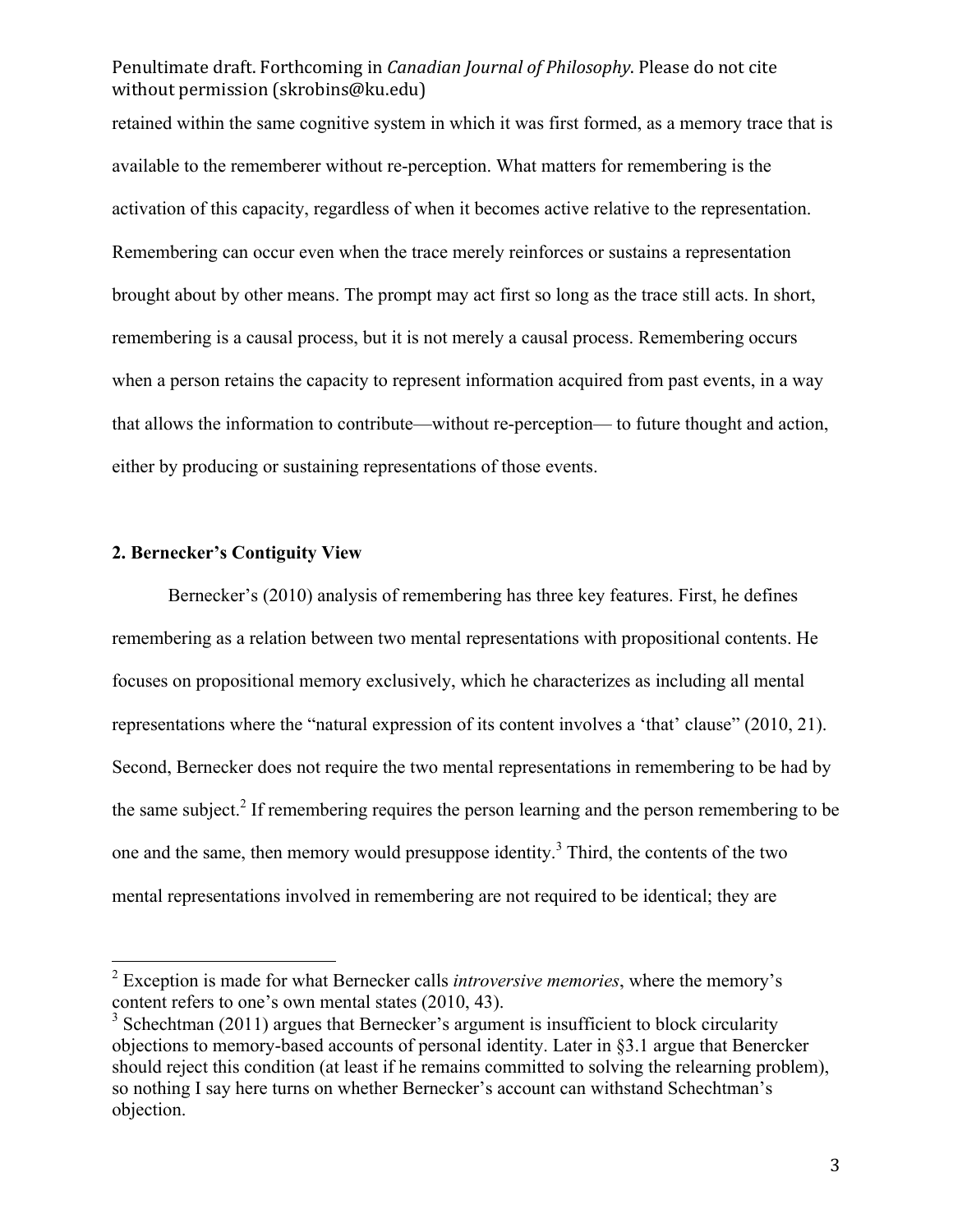required only to be "sufficiently similar" (2010, 217). The required similarity is characterized in terms of entailment in relevance logic—the remembered representation must be something that could be inferred from the content of the earlier representation.<sup>4</sup>

With this analysis of remembering in hand, Bernecker goes on to claim that the relation between these two representations is best explained by assuming they are causally connected. He argues that non-causal accounts, such as evidentiary and simple retention views, fail to identify remembering uniquely. Bernecker claims that the causal view offers the best interpretation of the counterfactual that if one hadn't represented a certain proposition in the past, then one would not represent a similar proposition at a later time. Together, the analysis of memory and the argument for remembering as a causal process yield the following condition on remembering:

*Causal Condition:* S's representation at T2 that p is suitably causally connected to S's representation at T1 that p\* (2010, 128).

Bernecker recognizes that more must be said to explain what is required for this causal connection to be "suitable." His primary concern is to avoid appeal to action at a distance. In order for the representation at T1 to cause the representation at T2, there must be some intermediary by which the causal process is sustained and the possibility of temporal gaps avoided. Bernecker appeals to memory traces as the requisite intermediaries:

Common sense speaks in favor of the stipulation of memory traces. For how else can past representations (or experiences) act at a temporal distance, if not through a continuous trace (or a series of traces)? (2008, 34)

Bernecker's characterization of causation derives from his reading of Hume (1739), whom he interprets as imposing a contiguity requirement on all causal relations.<sup>5</sup> He stops short

 $4$  Others have argued that such "elliptical" (Malcolm 1963) or "impure" (Cusmariu 1980) memories should not be included in an analysis of remembering.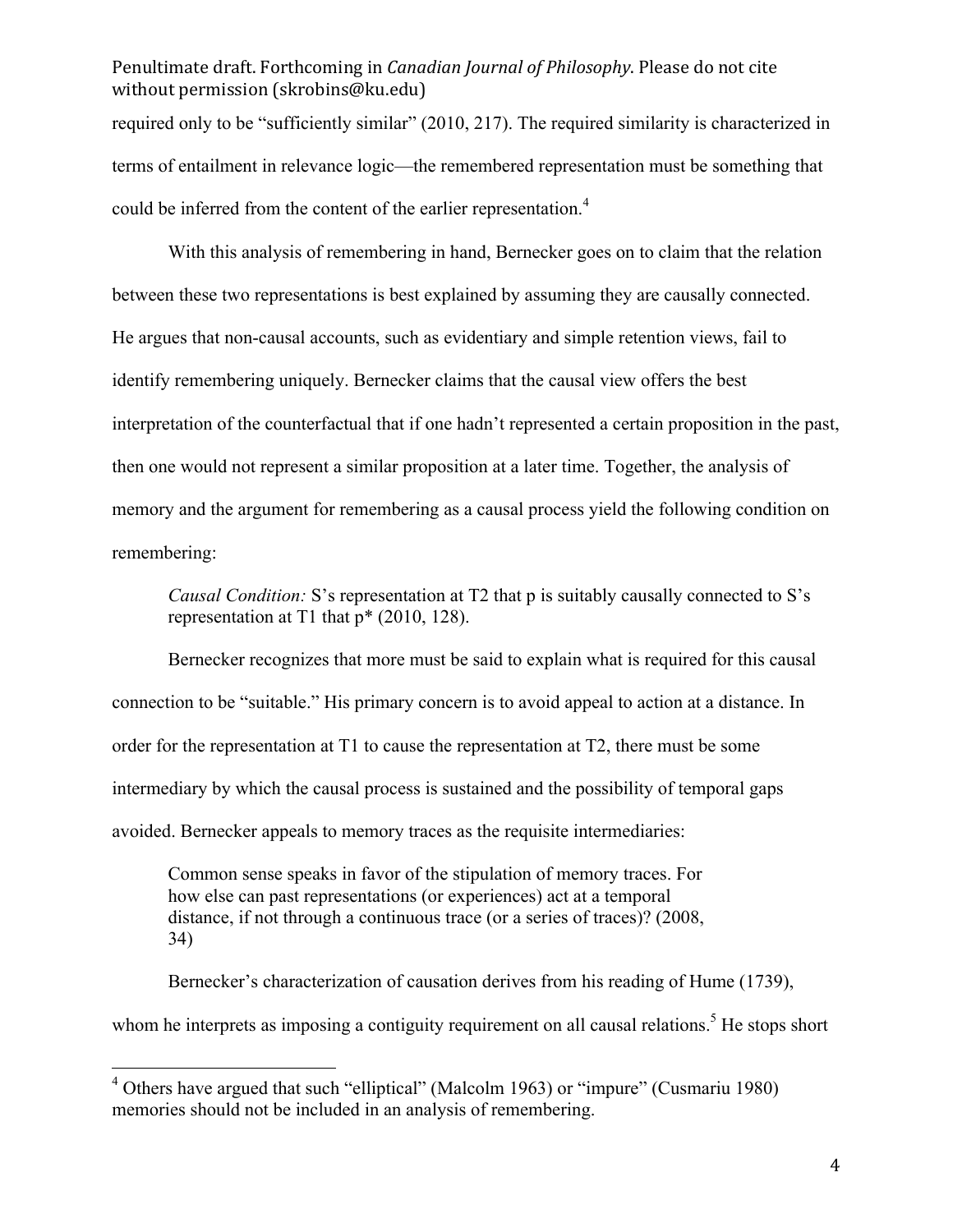of arguing that contiguity is a requirement on all causal connections. Instead, he offers the more

modest proposal that "at least in the case of memory, contiguity is a necessary condition" (2010,

131). From the causal condition on remembering and the temporal contiguity requirement on

memory causation, Bernecker derives the following trace condition on remembering:

*Trace Condition:* S's representation at T1 that *p\** and S's representation at T2 that *p* are connected by a persisting memory trace or a contiguous set of memory traces (2010, 130).

Bernecker provides both a mental and physical description of the memory traces that sustain the

contiguity between the representations at T1 and T2. Mentally, memory traces are either

dispositional beliefs or subdoxastic states, which reflect the content retained from T1 until T2.

Physically, traces supervene on intracerebral occurrences.<sup>6</sup>

Bernecker defends this Contiguity View by illustrating its ability to solve two wayward

causation problems familiar to proponents of the Causal Theory of Memory. He identifies and

addresses two, relearning and prompting:

*Relearning*: distinguishing the causal connection in remembering from the causal connection involved when one learns information, forgets it, and then reacquires it from another source.

*Prompting*: distinguishing cases where a prompt aids the trace in causing the representation from cases where a prompt causes the representation on its own, overriding or pre-empting the causal influence of the trace.

<sup>&</sup>lt;sup>5</sup> Bernecker acknowledges that his interpretation of Hume's contiguity requirement is not shared universally. Others have defended the need for memory traces in similar fashion. Rosen (1975), for example, claims that the need for memory traces can be derived from a general, empirical principle of spatial and temporal contiguity. Bernecker also considers the principle to be an empirical one, citing cases of discovered contiguity as evidence in its favor.

<sup>&</sup>lt;sup>6</sup> The intracerebral requirement concerns only the initial formation of the memory trace. Later, in discussing certain kinds of memory transplant, Bernecker acknowledges traces can be transferred to other non-brain-based media. I discuss these concessions about traces and memory transplants in §3.1.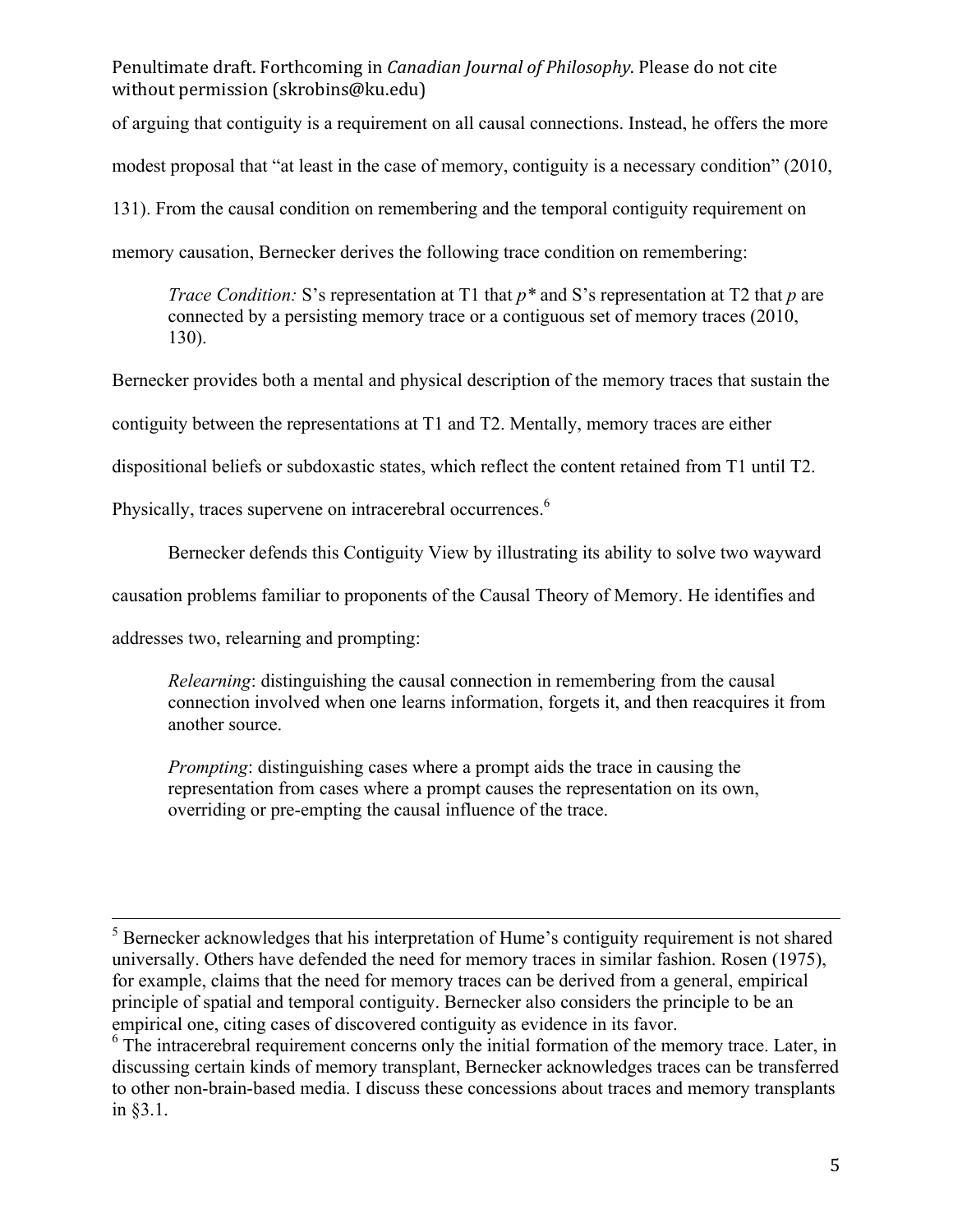Penultimate draft. Forthcoming in *Canadian Journal of Philosophy*. Please do not cite without permission (skrobins@ku.edu) In the next two sections, I describe Bernecker's proposed solutions to the relearning and

prompting problems, respectively.

#### **3. Contiguity and Relearning**

Relearning occurs when someone acquires information, forgets it, and then learns it again. Say, for example, that Pete rides a rollercoaster and finds the experience terrifying, thinking to himself *rollercoasters are dangerous*. The experience was so traumatic, in fact, that Pete records the details of the event and the judgments he formed in his diary. A few years later Pete suffers an accident, the result of which is a traumatic brain injury and complete retrograde amnesia—he no longer remembers events from his past, including the rollercoaster ride and his previous journaling habit. At some point afterward, Pete finds his diary and re-reads the previous entry about the rollercoaster. *Rollercoasters are dangerous*, he thinks.

Such cases are meant to prod the intuition that relearning is a way of producing accurate representations of previously acquired information that is distinct from remembering. It is often assumed that the difference is best characterized by appeal to memory traces. Bernecker agrees, stating that in relearning, "the original memory traces are erased" (2010, 131). This claim will help to preclude certain cases of relearning—i.e., cases where the relearning derives from an independent source that also experienced the event in question. Suppose that Pete had ridden the rollercoaster alongside his friend Peggy, for example, and that his becoming reacquainted with the experience after his accident relied upon her account of their adventure. In such a case, the chain of events that leads to Pete's representation at T2 goes through Peggy's initial encounter not Pete's. Remembering cannot occur because the route through Pete's memory traces is no longer available.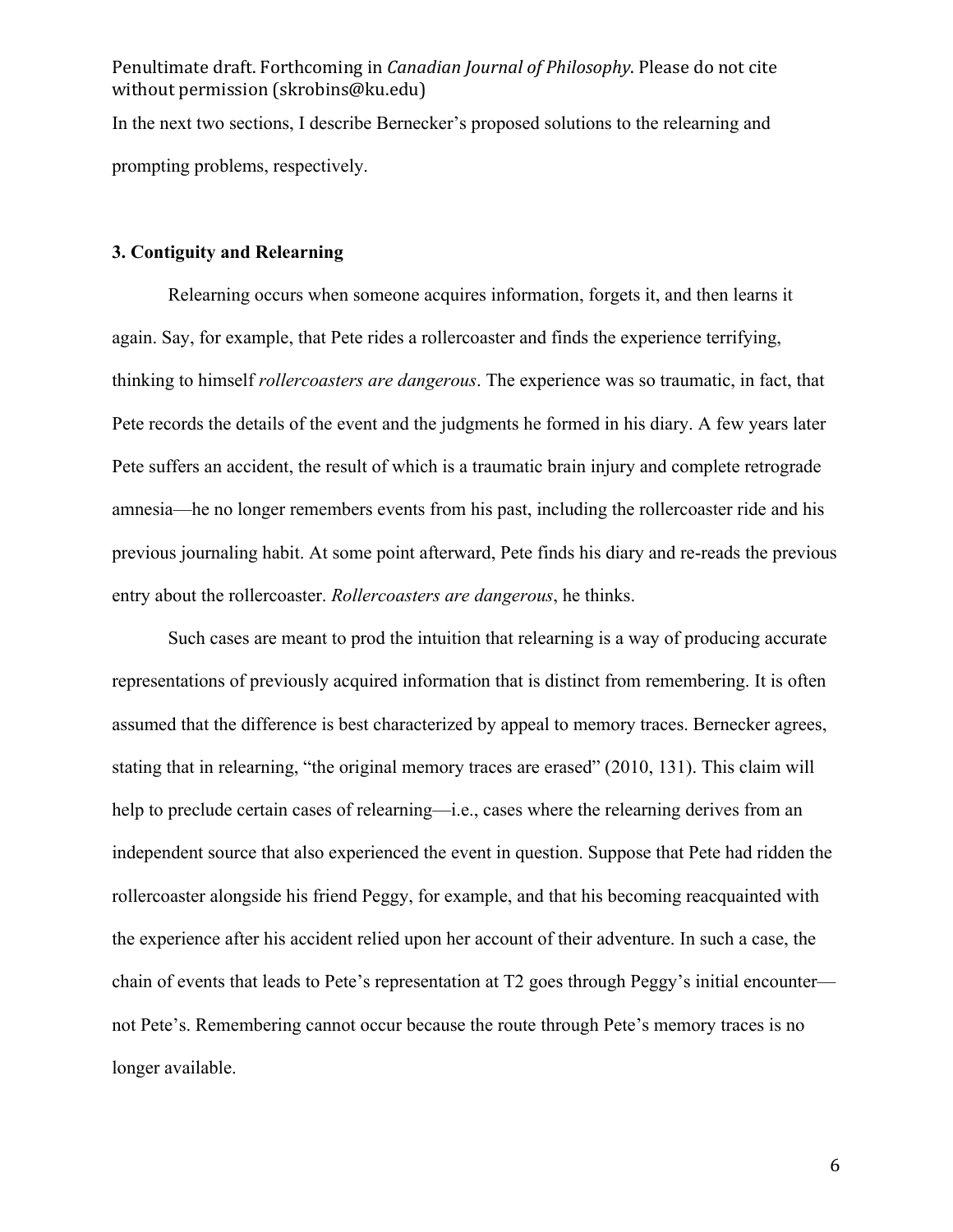There are, however, other cases of relearning that are not as easily handled by Bernecker's trace condition—cases, for example, like the one used at the opening of this section, where the opportunity for relearning derives from the would-be-rememberer's initial representation of the event. This form of relearning cannot be dismissed simply by saying that the original traces have been erased. Memory traces are fragile and finite, which is why Bernecker's trace condition allows for the contiguity of remembering to be sustained by a memory trace or *contiguous set of memory traces.* Loss of the original traces is not enough to rule out this form of relearning; the original traces are often erased in cases of remembering, too. Both remembering and this form of relearning are causal chains that being with the would-berememberer's representation of the event in question—here, Pete's proclamation that *rollercoasters are dangerous* ( $p^*$  at T1). The causal chains end in the same place, too. In each case Pete believes, again, that *rollercoasters are dangerous* (*p* at T2).

Contiguity alone is not enough to tell the two cases apart. The relearning chain goes through a diary while the remembering chain does not, but both are causal chains. In other words, while it is true that Pete's relearning deviates from assumptions about what remembering requires, it is not *causally* deviant. It is wayward only with respect to our interest in saying what remembering requires. Both cases span a temporal distance and require something to sustain the causal relation between T1 and T2. So long as there are a series of states that do so—whether states of Pete or states of the diary—contiguity is maintained. The need for contiguity was used to justify the existence of memory traces. Contiguity cannot be appealed to, again, to do the additional work of sorting between ways of maintaining that contiguity over time.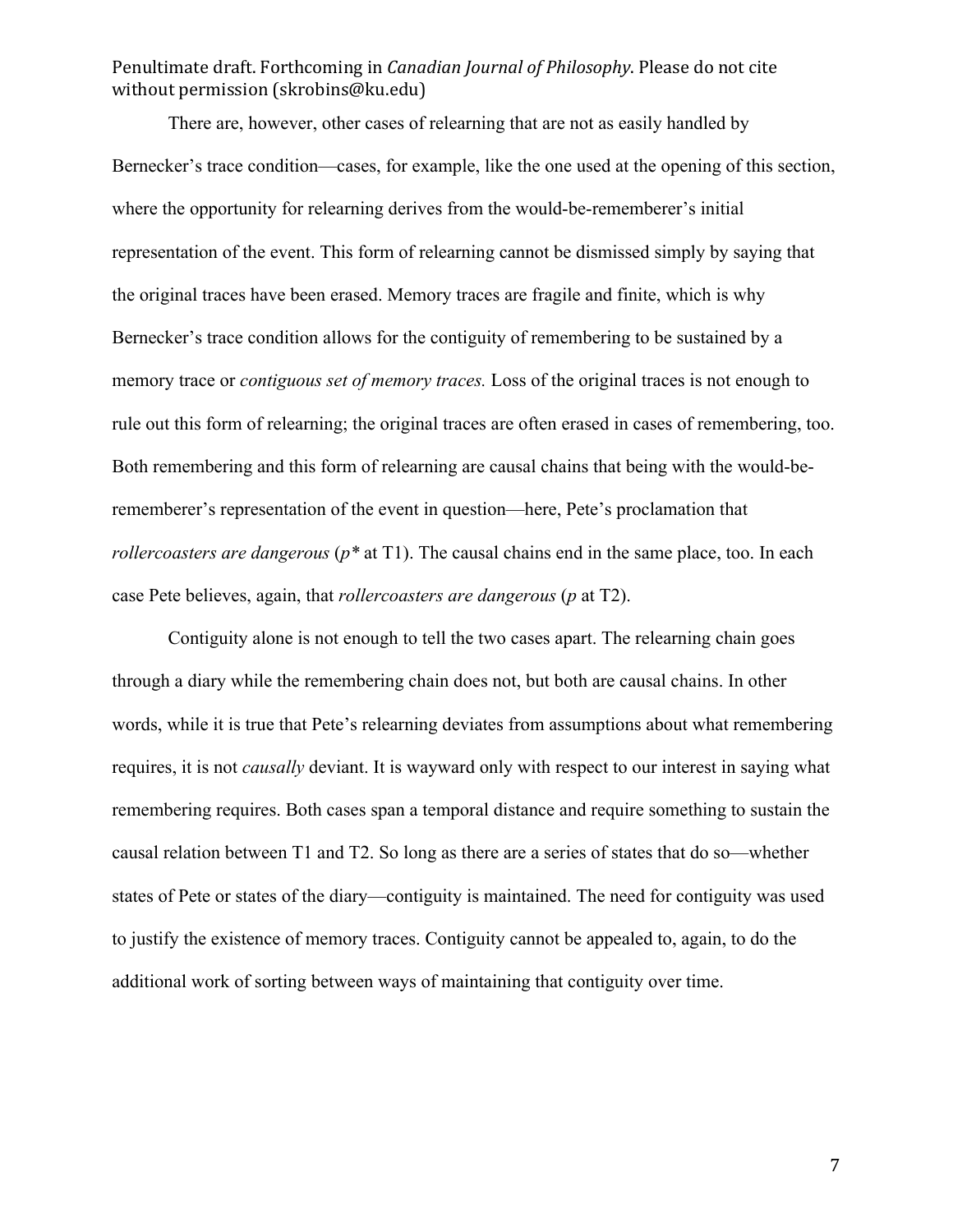#### *3.1 Enriching Contiguity*

Can the contiguity requirement be enriched so as to preclude cases of relearning? Bernecker elaborates on the nature of memory traces, which may provide his account with additional resources for sorting between these forms of contiguity. As noted in §2, Bernecker offers a description of traces. Traces supervene on intracerebral occurrences, supporting either dispositional beliefs or subdoxastic states.7 This characterization of traces may be right, but it alone will not help to distinguish memory traces from other mental states. Not all mental states are either beliefs or subdoxastic states, so this description distinguishes memory traces from some other mental states; still, there are many mental states that fit this description other than memory traces—the mental states that support relearning, for example.

Perhaps the trace condition can be saved by appealing to an apparent difference between remembering and relearning: in relearning, the information is located, at least temporarily, outside the rememberer. After the accident, the information about the rollercoaster is in the diary, not Pete. Thus one might suppose that cases of relearning can be excluded by stipulating that remembering involves *bodily* contiguity, so that remembering requires the trace to remain in physical contact with the rememberer. Proximity to the body is, however, incidental. Relearning can occur even when the information never leaves the subject's body. Pete could have tattooed the claim about rollercoasters on his arm instead of writing it in his diary, for instance.<sup>8</sup> Further,

 $<sup>7</sup>$  Bernecker elaborates on these intracerebral occurences, too: they are "structural modifications"</sup> at synapses (i.e. the area where the axon of one neuron connects with the dendrite of another neuron) that affect the ease with which neurons in a neural network can activate each other" (p. 132). My point above still holds: even if this is true of memory traces, it is not true of *only*  memory traces. Many other mental states, including states of relearning, are likely to be supported by the same or similar neural processes.

 $8$  Martin and Deutscher (1966), earlier proponents of the causal theory of memory, also deny the possibility of using a body requirement to characterize the remembering relation. They provide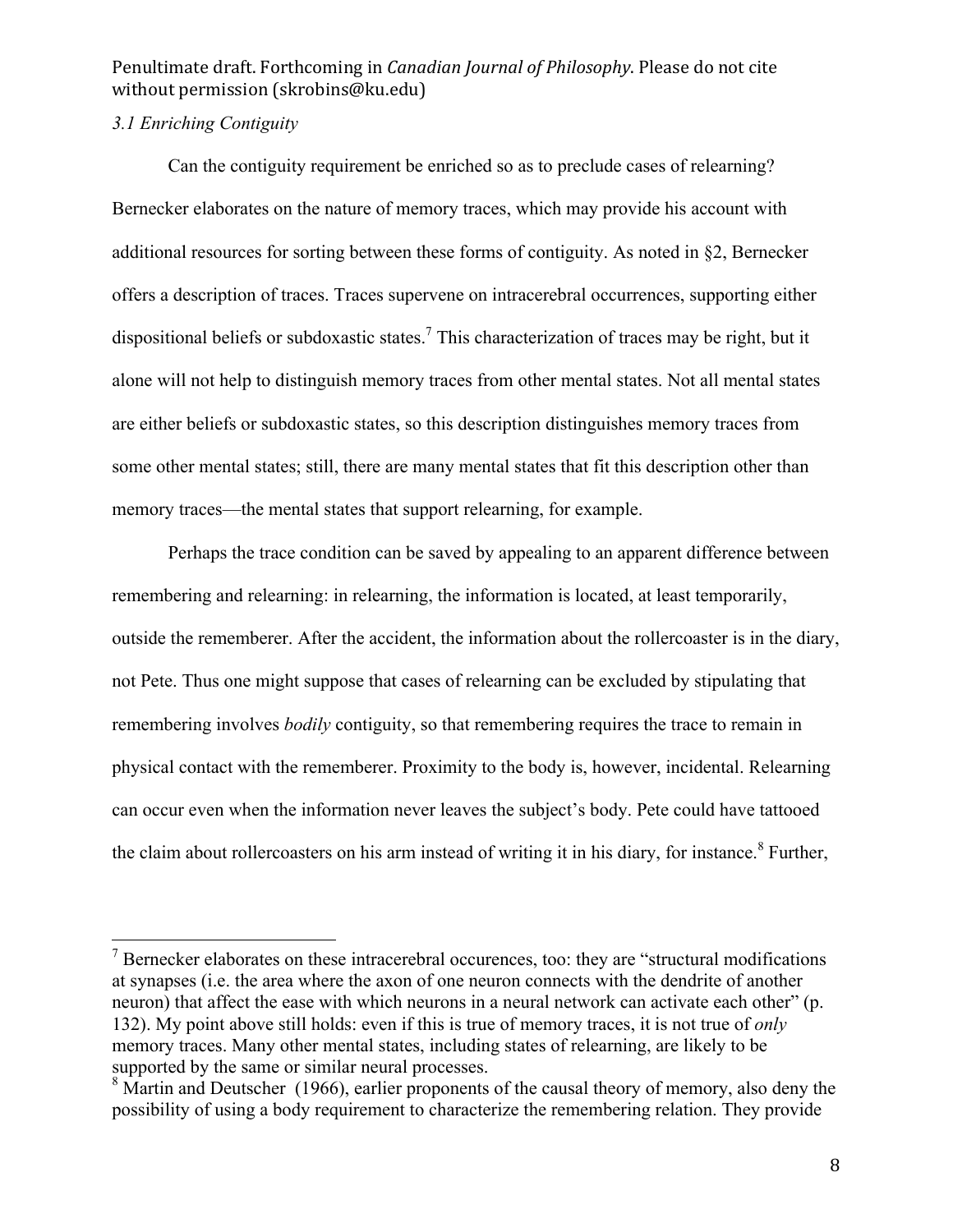remembering need not involve physical contact between the memory and the body of the rememberer. It is conceivable that members of another species could store their memories externally, or even that advancements in neural prosthetics will someday allow us to rely on such external storage. Bernecker accepts both of these points, and so dismisses the possibility of using a body requirement to block cases of relearning. For identifying the causal process of remembering, he says, "the spatial location of the causal chain is inessential" (2010, 130). In other words, what matters is the *existence* of the contiguous causal chain, not its *location*. This allowance is fine for dealing with cases of relearning that derive from an outside source, as when Pete relearns of the rollercoaster ride from Peggy. In such a case, there are two distinct causal chains originating from the event at T1—one that comes to an end when Pete suffers his accident and another that culminates in relearning when Peggy testifies about the event to Pete. This allowance causes problems, however, in cases of relearning where the source of the relearning derives ultimately from the would-be rememberer's original representation, as in the case of Pete and his diary.

Allowing external causal chains could reflect Bernecker's endorsement of an Extended Mind Thesis, as proponents of this view argue that the mind often extends beyond the boundaries of the skin to include parts of the surrounding environment (e.g., Clark & Chalmers 1998; Clark 2008). If so, then we could look to the Extended Mind Theory for a principle of contiguity suitable for separating remembering and relearning. Bernecker does not address this possibility, but his subsequent discussion of memory transplants makes clear that his disinterest in the representation's spatial location differs from that of the Extended Mind theorist. Bernecker does not want to stretch the mind's circumference—he wants only to allow for the possibility that

<u> 1989 - Andrea Santa Andrea Santa Andrea Santa Andrea Santa Andrea Santa Andrea Santa Andrea Santa Andrea San</u>

the example of a student using a pen to inscribe answers to a chemistry exam into his palm (181- 182).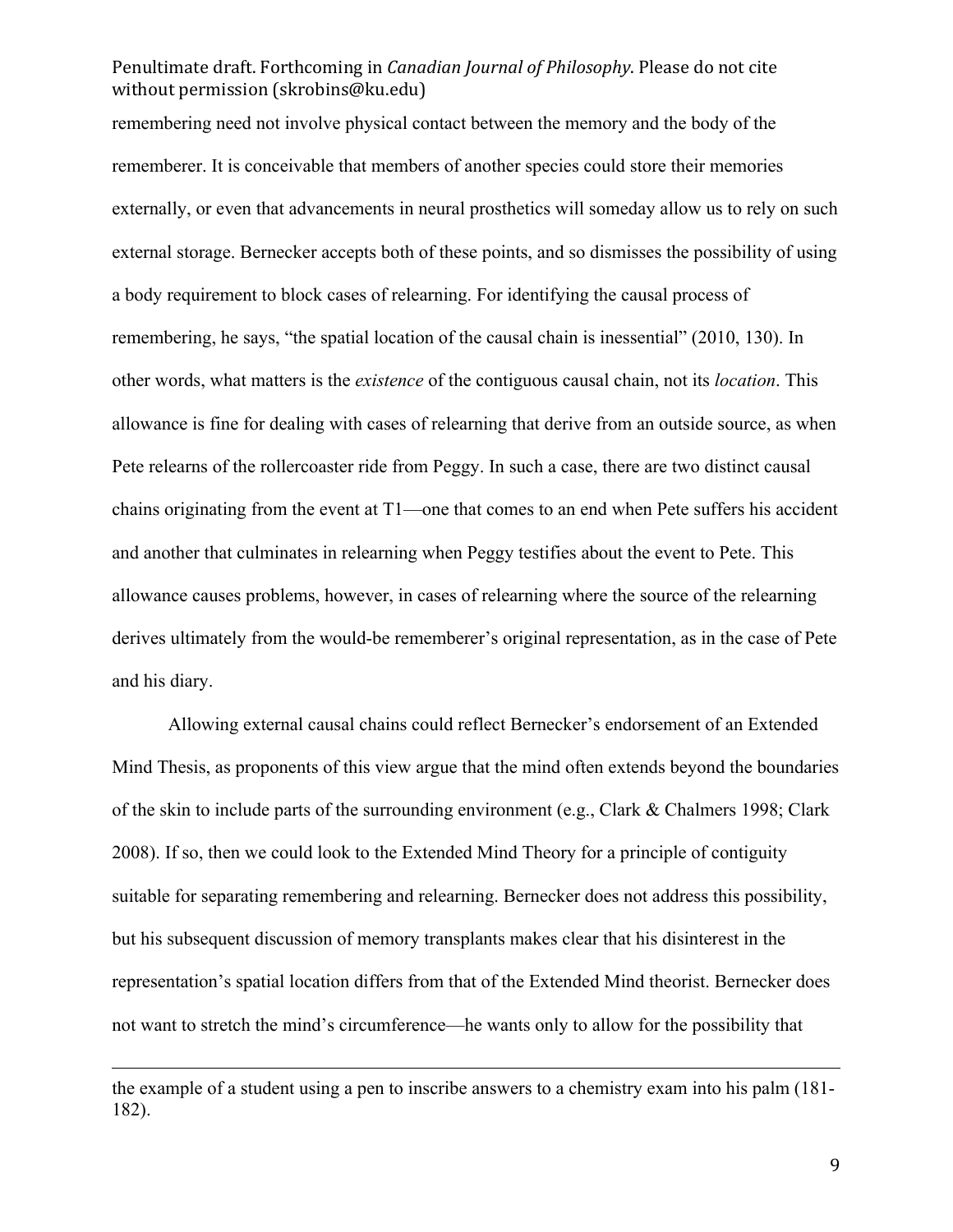individual memory traces can persist when they are no longer connected to the body. So while the Extended Mind theorist and Bernecker would agree that some mental states could be located outside of the body, they diverge over their subsequent inferences regarding the relation between such states and the mind. For the Extended Mind theorist, if the representation is located outside of the person's body, then it follows that the person's mind is outside of her body. For Bernecker, if the representation is located outside of the body, then it is no longer part of the mind—it is now a free-floating memory trace eligible for transplant into any mind whatsoever.

Bernecker discusses the possibility of remembering in various memory transplant scenarios, and in so doing fleshes out further the kind of contiguity he envisions as characteristic of remembering. As I will show, even this enriched account of contiguity cannot identify remembering uniquely.

Since Bernecker's analysis of remembering does not require the rememberer to be identical to the person who had the original representation, he allows for traces to be removed from the brain, stored in a remote location, and then placed either into the brain of the original learner—an *intra*personal transplant—or into the brain of someone else— an *inter*personal transplant. Even though transplants are possible, he requires memory traces to begin as states that supervene on neural states. He thus denies the possibility of memory transplants via *trace creation*, where traces are manufactured artificially and then implanted in a person's brain. If one could create a trace of riding a rollercoaster on the moon *ex nihilo*, for example, Pete could then receive the transplant but he would not be remembering. The worry is not simply that such "memories" could never be true, but rather that they would not bear the right relation to the world. Because created traces lack a causal connection to the events they purport to represent, Bernecker denies that created transplants support remembering. Once created via such an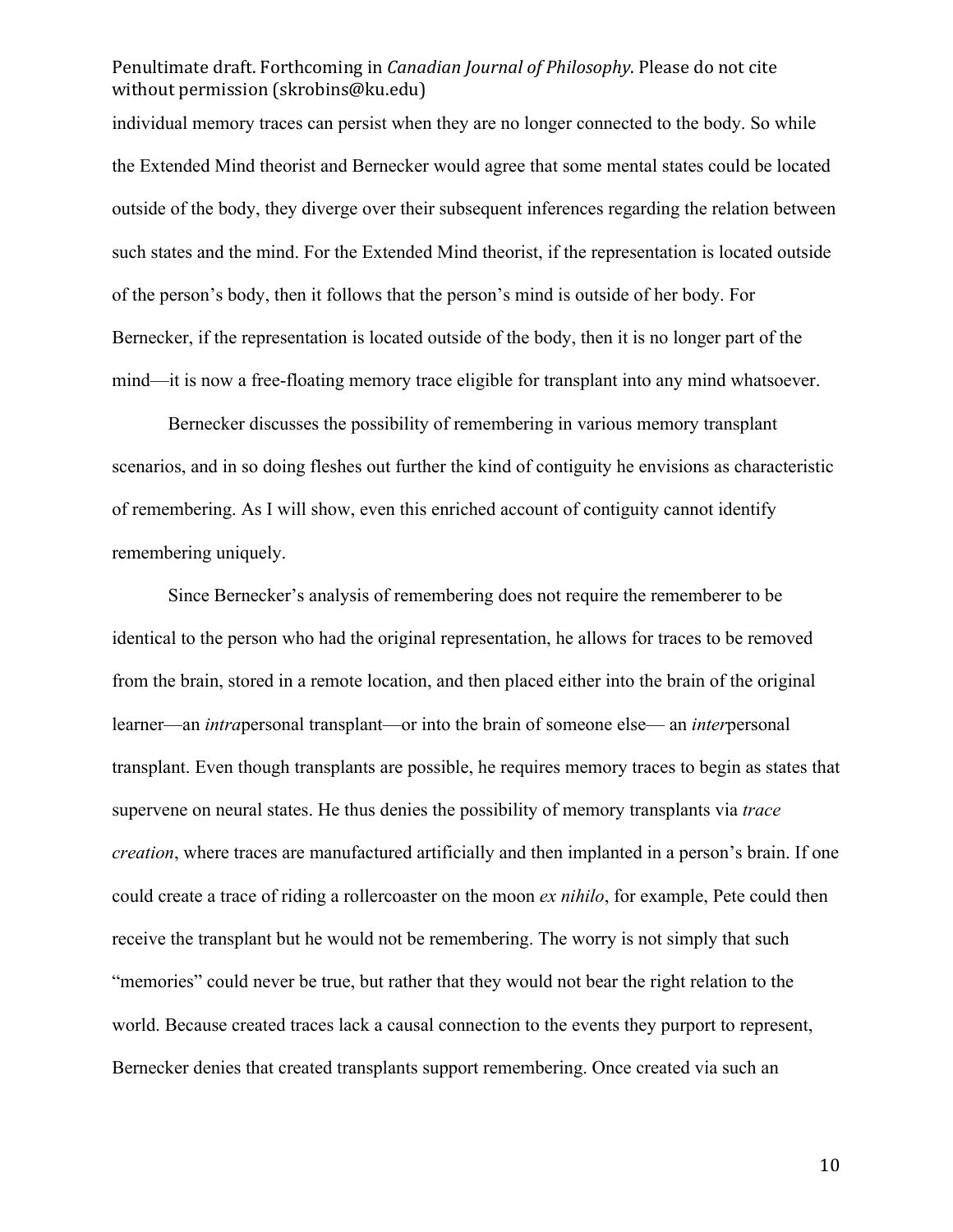appropriate connection to the events they represent, however, traces are allowed to float free of the body in which they were formed and participate in remembering via transplant.

Bernecker even allows traces to float free of the initial medium of synaptic modification, as indicated by his claim that remembering is possible in cases of *trace replication*. Trace replication occurs when a trace is formed, and then at some later point the original trace medium is destroyed but the information carried by the trace is transferred to another host. Bernecker gives the example of downloading information from a trace to a computer and then erasing the trace. As he sees it, temporal contiguity is the critical feature of such cases: the replication must occur before or just as the old information is destroyed. In fact, the transfer would have to occur in this way in order to secure the causal relation. So long as temporal gaps are prevented, remembering via trace replication is possible. He offers the following as an example of the kind of transfer he intends to capture:

If trace replication involved in teletransportation consists in something like downloading information from a trace onto a computer, emailing a file to another computer, and copying the information into an "empty" trace, there is no good reason to deny that the causal chain is temporally and spatially contiguous (2010, 140).

It is curious that Bernecker would want to count such a case as remembering. At least, it is curious that he wants to include it *and* preclude relearning. The above example of trace replication appears at least directly analogous to the case of relearning involving Pete and his diary. In trace replication, a trace is formed, the information contained in the trace is copied onto another source, and the original trace is destroyed. This description fits relearning as well, at least the cases where the relearning derives from the person's initial representation of the event and not from an independent source. In relearning, one acquires information, forgets it, and then learns it again. If the transfer of information in relearning does not violate temporal contiguity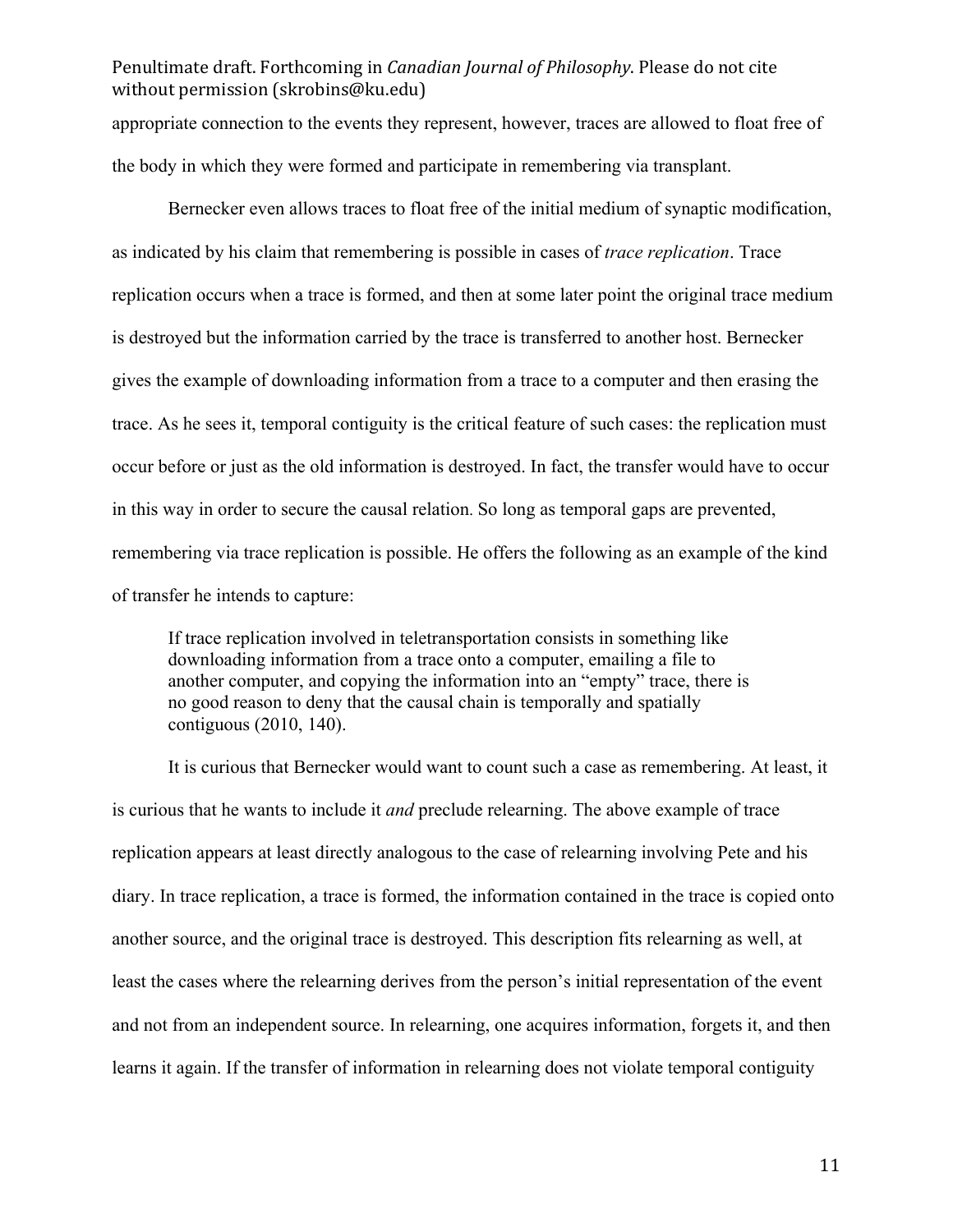(i.e., if the information is transferred to the source from which the later relearning derives before the traces are damaged in forgetting), then—on Bernecker's view—remembering should be possible. If Pete's diary had been written on a personal computer, rather than with old-fashioned pen and paper, he could have relearned of his earlier thought about rollercoasters through the sort of replication process that Bernecker describes. Bernecker's judgments about transplant cases further reveal the conflict between his stated aim of blocking relearning and the consequences of his reliance on temporal contiguity.

The conflict could be mitigated by disallowing cases of trace replication. But excluding this form of memory transplant will not, on its own, solve the relearning problem. The difficulties that arise in Bernecker's treatment of transplants is symptomatic of a deeper problem in his characterization of remembering. According to Bernecker's Contiguity View, the remembering relation is sustained when "there is no spatio-temporal gap in the causal chain and the content of the traces is the same as, or sufficiently similar to, the contents both of the past representation and the state of recall" (2010, 14). Once the initial trace has been formed, the remembering relation to that trace is sustained so long as two conditions are met: 1) causal contiguity and 2) content preservation.

Cases of relearning are a challenge for the causal theory of memory; they are designed to meet these conditions, matching remembering on both connection and content. Nothing about what is represented tells the two apart: remembering and relearning produce exactly similar representations. And, given that the result is a representation, the causal process leading up to it must be gapless, as causation cannot occur across a temporal distance. When Pete relearns that *rollercoasters are dangerous*, he does so through a chain of events that can be traced back to the initial event via the well-preserved contents of his diary. If Bernecker wants to rely on these two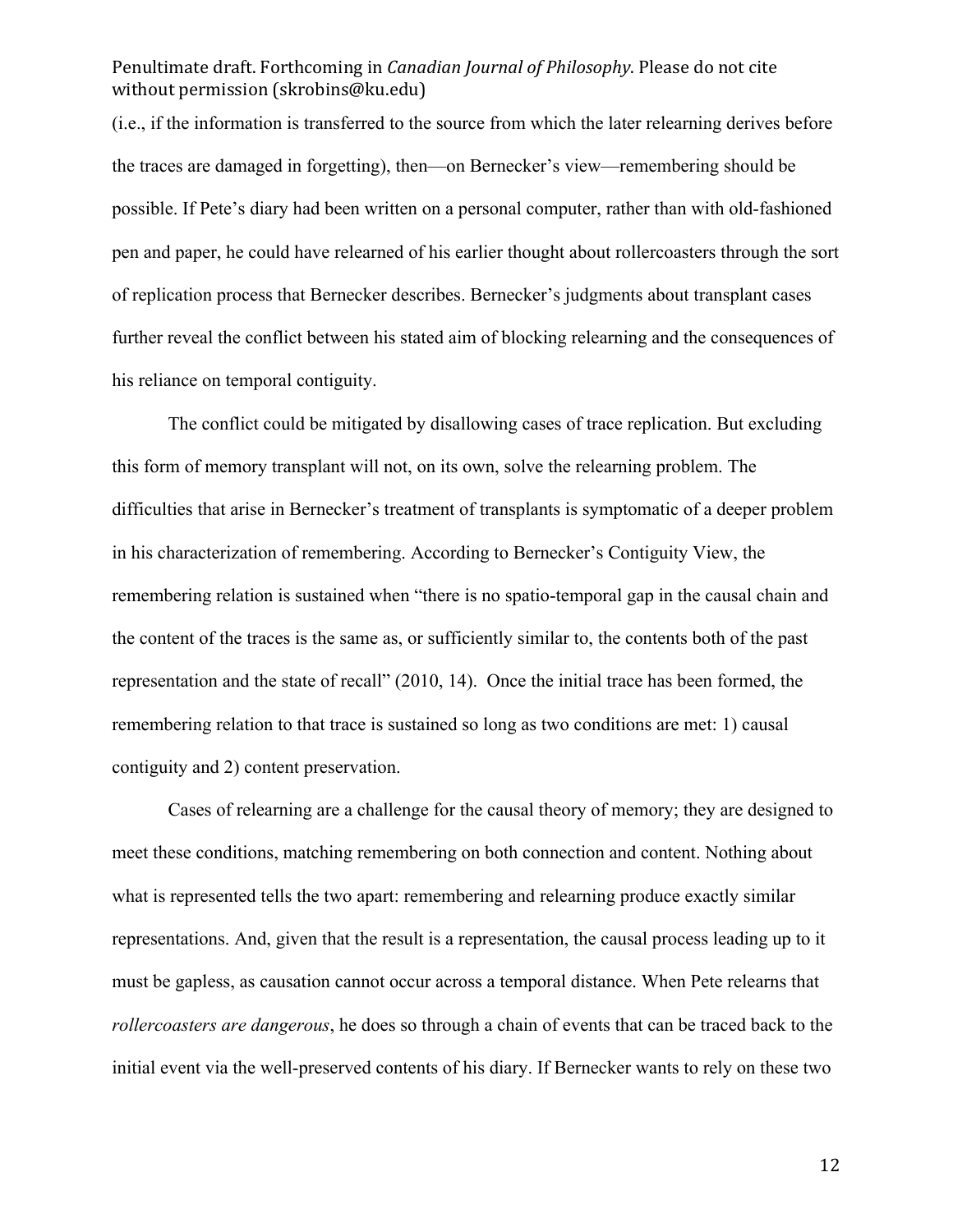conditions alone, then he should accept relearning as a form of remembering. If Bernecker wants to block cases of relearning, then he must add another condition.

Bernecker does add an additional causal condition to his analysis of remembering. It is a *counterfactual condition*: "If S hadn't represented at T1 that p\* he wouldn't represent at T2 that p" (2010, 148). This condition is of little use for sorting out cases of relearning. First, the counterfactual condition is invoked to deal with further wayward causation cases, not to address relearning. The trace condition was meant to have dispatched with relearning cases already. Second, it is unclear how the addition of a counterfactual strengthens the analysis. The counterfactual offers a way of describing the causal relation between the two events in question (here S's representations at T1 and T2), but the existence of a causal relation between these two representations has already been established by the original causal condition. Even if the counterfactual could help to explain further why cases of relearning from an independent source do not qualify as instances of remembering (because in these cases the counterfactual is false), it will not help with the diary cases, which are captured by the counterfactual. If Pete hadn't represented the rollercoaster ride at T1, he would not have written about it in his journal, making the relearning possible.

Bernecker resists adding further conditions because he wants to retain a feature of his initial analysis, namely, its compatibility with accounts of personal identity (as discussed in §2). If an account of remembering required the person who learns a representation to be the same person who later remembers that representation, then such an account would be circular. Since Bernecker's view has no such requirement, it offers a way of grounding identity without circularity. In fact, Bernecker's conditions on memory causation mirror those that identity theorists themselves propose. Shoemaker (1970), for example, proposes to build an account of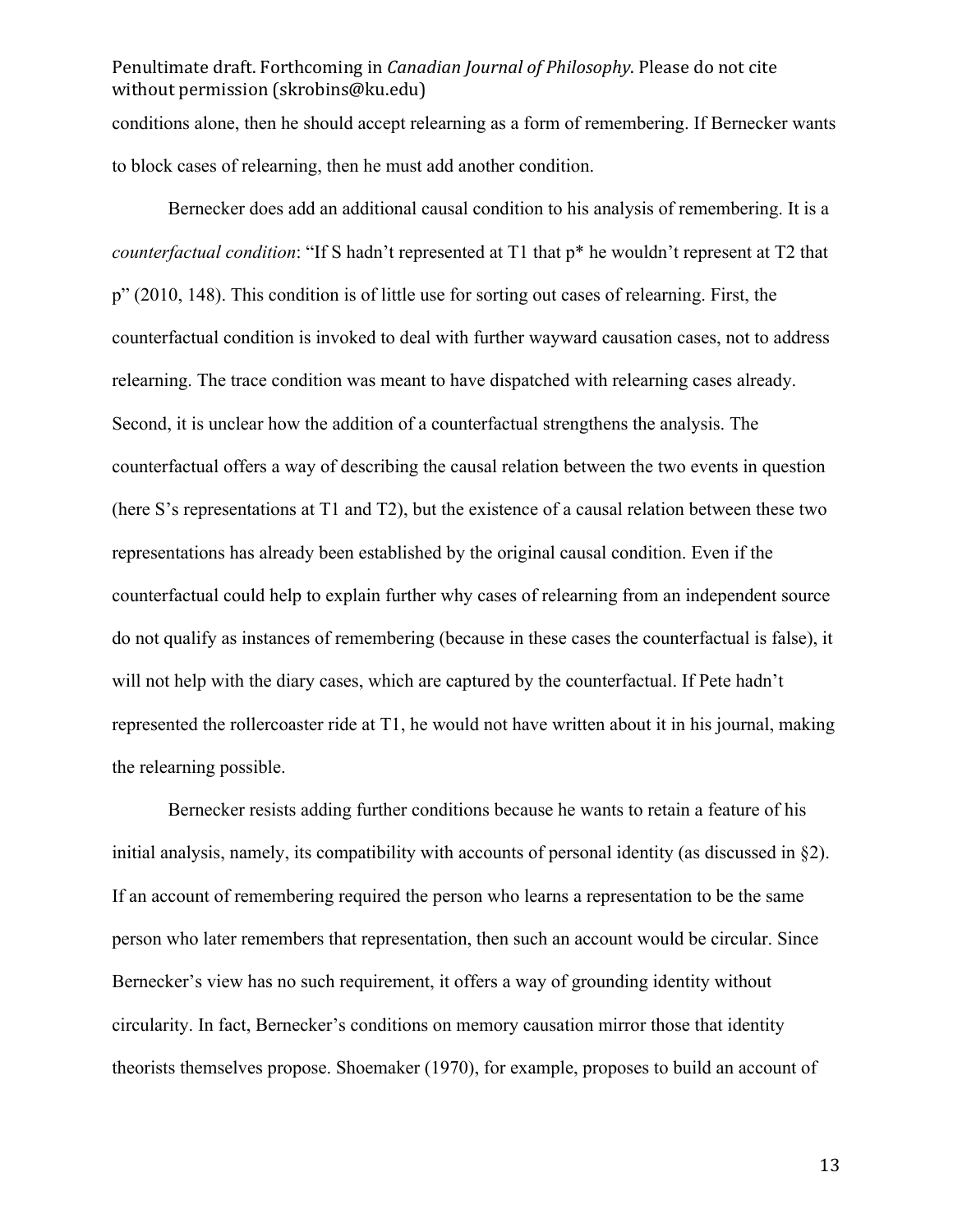personal identity up from a view of memory that requires (i) an initial experience, (ii) a content that matches the initial experience, and (iii) a causal connection between the experience and that content. Bernecker requires (i) traces to be created in the brain, (ii) the preservation of content sufficiently similar to the original, and (iii) a causal chain that exhibits temporal contiguity. The only difference is that Shoemaker, and other personal identity theorists, refer to these states as *quasi*-memories, in recognition of the fact that a state that meets these three requirements is similar to, but not the same as, remembering (Collins 1997). Memory builds in a commitment that the rememberer is the same person who had the learning event; quasi-memory does not.

It is, of course, open to Bernecker to allow cases of relearning into his account of remembering. It would go against the stated aims of his Contiguity View and his description of relearning as "the basic problem facing the causal theory of memory" (2010, 129). Nonetheless, it would allow him to retain the connection to theories of personal identity. But it's worth pausing to consider the implications of such a move. What would a theory of remembering look like if temporal contiguity of content was the sole requirement on the remembering relation? This constraint can be met by nearly all instances of information transfer, across people, places, and times. If Pete has written in his diary that *rollercoasters are dangerous*, then not only can he remember this claim—by calling it to mind or via relearning, transplant, or replication—the same option is available to anyone who reads Pete's diary, so long as they do so in a way that respects temporal contiguity. The diary can outlast Pete, making its contents accessible for others to remember long after Pete is gone and rollercoasters cease to exist. Even those who read the diary and think thoughts other than those that Pete had when he made the entry may also be remembering, so long as what they represent is inferentially related to Pete's initial representation. I might read it and think that people who are afraid of rollercoasters are irrational,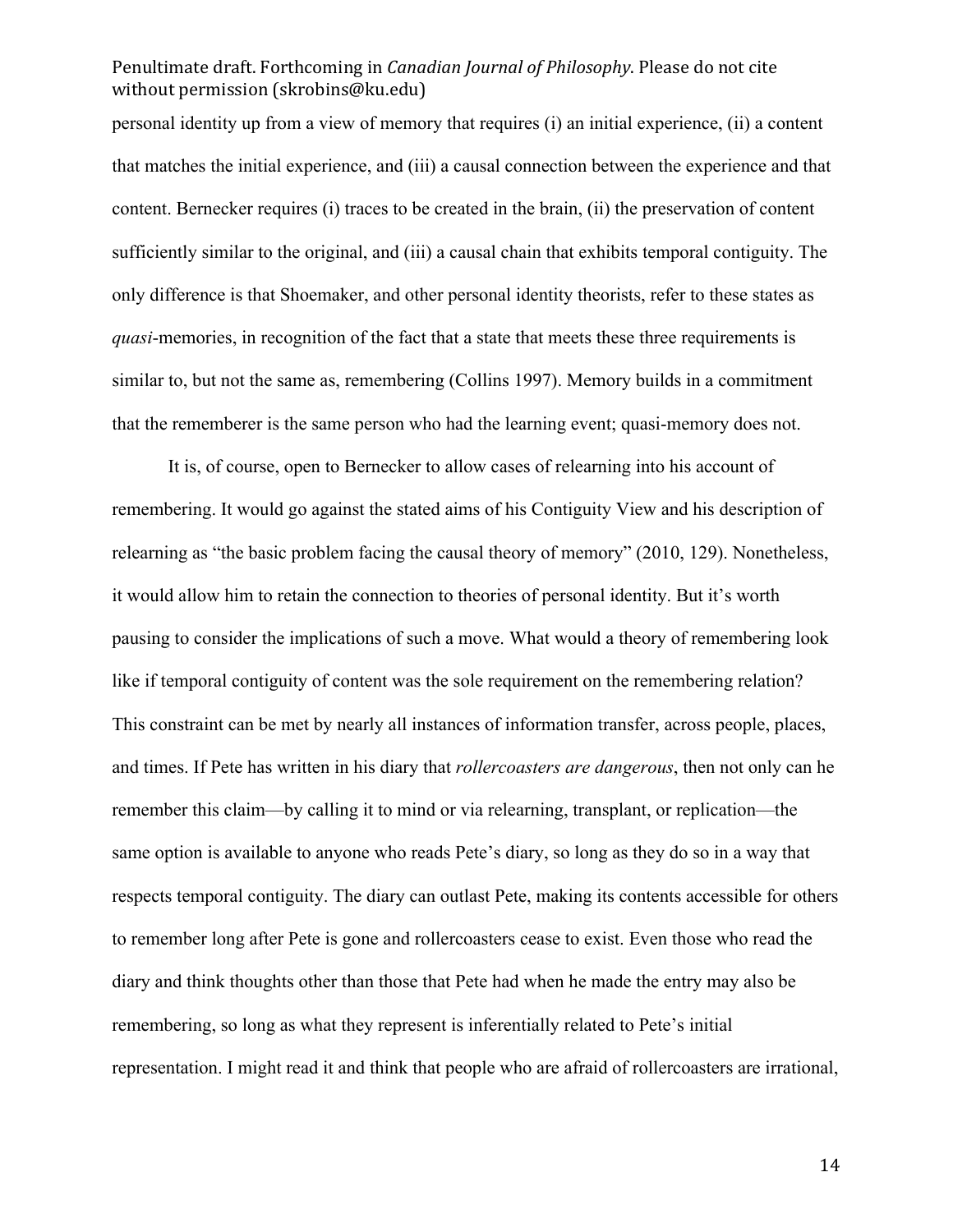whereas you might do so and think that theme parks should do more to evaluate the safety of their rides. On Bernecker's Contiguity View, we are both remembering.<sup>9</sup>

Contiguity may pick out an interesting set of causal relations between mental representations, one that could be used to characterize the successful transmission of information across a wide range of contexts. It fails, however, to clarify the nature of the causal process that is involved in remembering uniquely. By allowing traces to persist across changes in location, medium, person, and content, Bernecker has created an account that is too permissive. If any credence is to be given to the idea of remembering as a distinct causal connection between two mental representations, it cannot be derived from considerations of contiguity alone. Contiguity is too weak to distinguish between remembering and relearning.

#### *3.2 Cognitive Contiguity: Relearning as Re-Perceiving*

Bernecker's Contiguity View is unable to distinguish remembering from relearning. This may lead one to worry that a similar fate awaits all causal theories of remembering, or to assume that avoiding this fate would require developing an altogether different theory of causation. These pessimistic conclusions can be avoided. Contiguity fails to solve the relearning problem because it is not a problem that can be solved by appeal to a principle of causation. Relearning is a deviant causal chain, but a causal chain nonetheless, and so tags along with whichever theory of causation one endorses.<sup>10</sup> The problem is, in this way, internal to the causal theory, demanding for its solution a way of distinguishing between different sorts of causes. Solving it does not require saying more about *causation*; it requires saying more about *remembering*.

<sup>&</sup>lt;sup>9</sup> These worrisome implications could be prevented by disallowing cases of trace replication. <sup>10</sup> Perhaps a view of causal pluralism (e.g., Cartwright 2004) could avoid this worry. But even if there are multiple types of causation, it may be still be a stretch to say that there are so many types that remembering and relearning each have their own. I do not pursue this possibility here.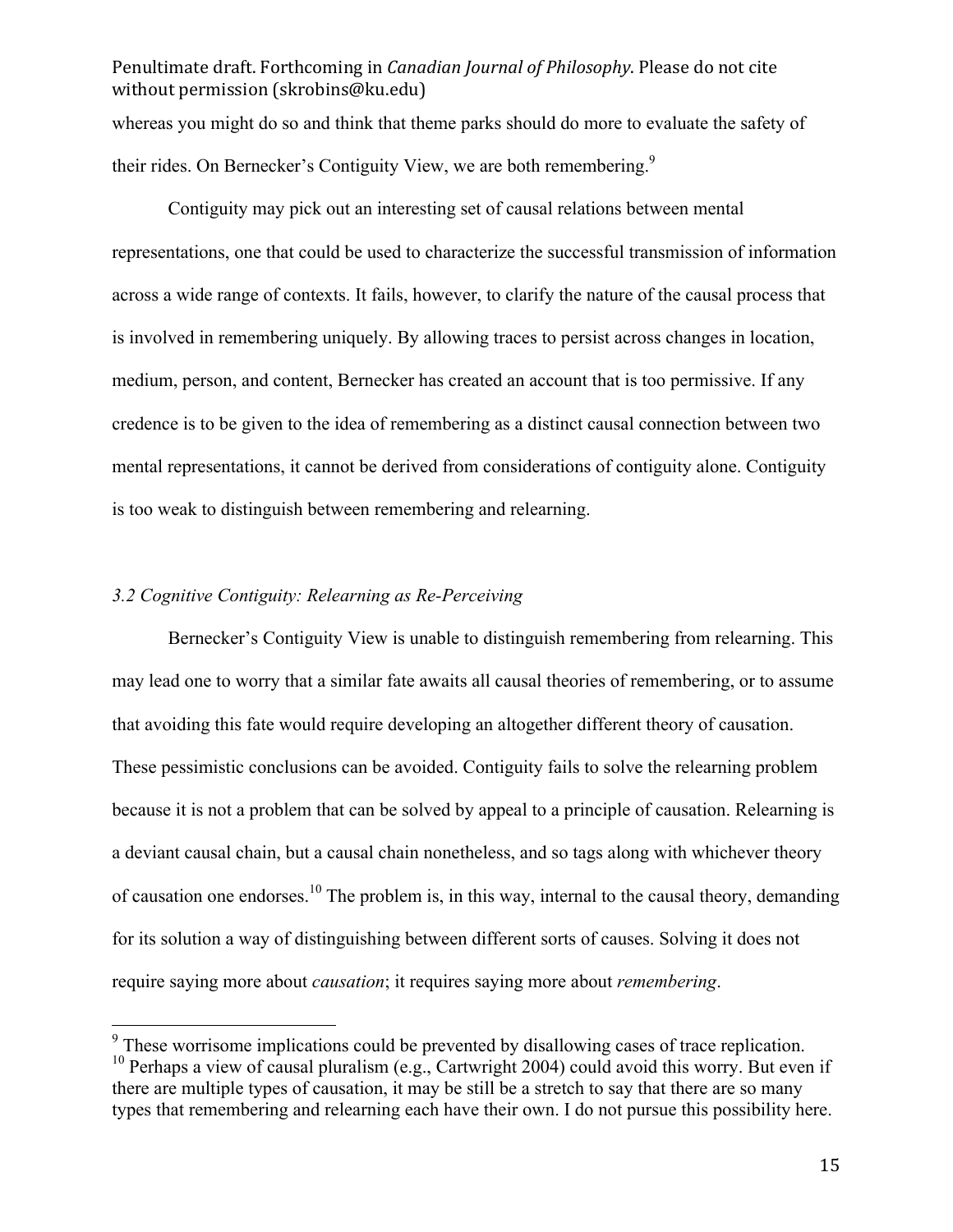The distinction between remembering and relearning is a *cognitive* distinction. To ask whether an accurate representation of a past event is an instance of remembering or an instance of relearning is to ask about the history of that representation's relation to the person who now represents it. Is the capacity to produce this representation something that has been retained, or something that has been regained? Remembering and relearning are both causal relations but they differ because, in the former case, the capacity to produce this representation stays within the same cognitive system from which the subsequent representation is produced. In relearning, the system loses this capacity and so the information must be reacquired.

My appeal to a cognitive system might invite worry, given that the boundaries of cognition are a matter of much debate in contemporary philosophy of mind. Defining and defending the border between perception and cognition is not without its difficulties. There are many accounts of the distinction between perception and cognition, as well as ongoing debates as to whether perception is cognitively penetrable (and if so, how thoroughly penetrable it may be).<sup>11</sup> A proponent of the causal theory of memory need not provide his or her own account of this distinction; doing so is beyond what is required for distinguishing between remembering and relearning. The difference between remembering and relearning is marked by the difference between retaining and reacquiring information, wherever that turns out to be. The Extended Mind Theory, discussed above, allows for broad consideration of what counts as a part of the cognitive system. For present purposes, it matters less where the cognitive boundary is located than what is used to establish it. And the boundary of the cognitive system that matters here is the perceptual border. Information that is relearned, rather than remembered, is available to the

<sup>&</sup>lt;sup>11</sup> See, e.g., Zeimbekis & Raftopoulus (2015).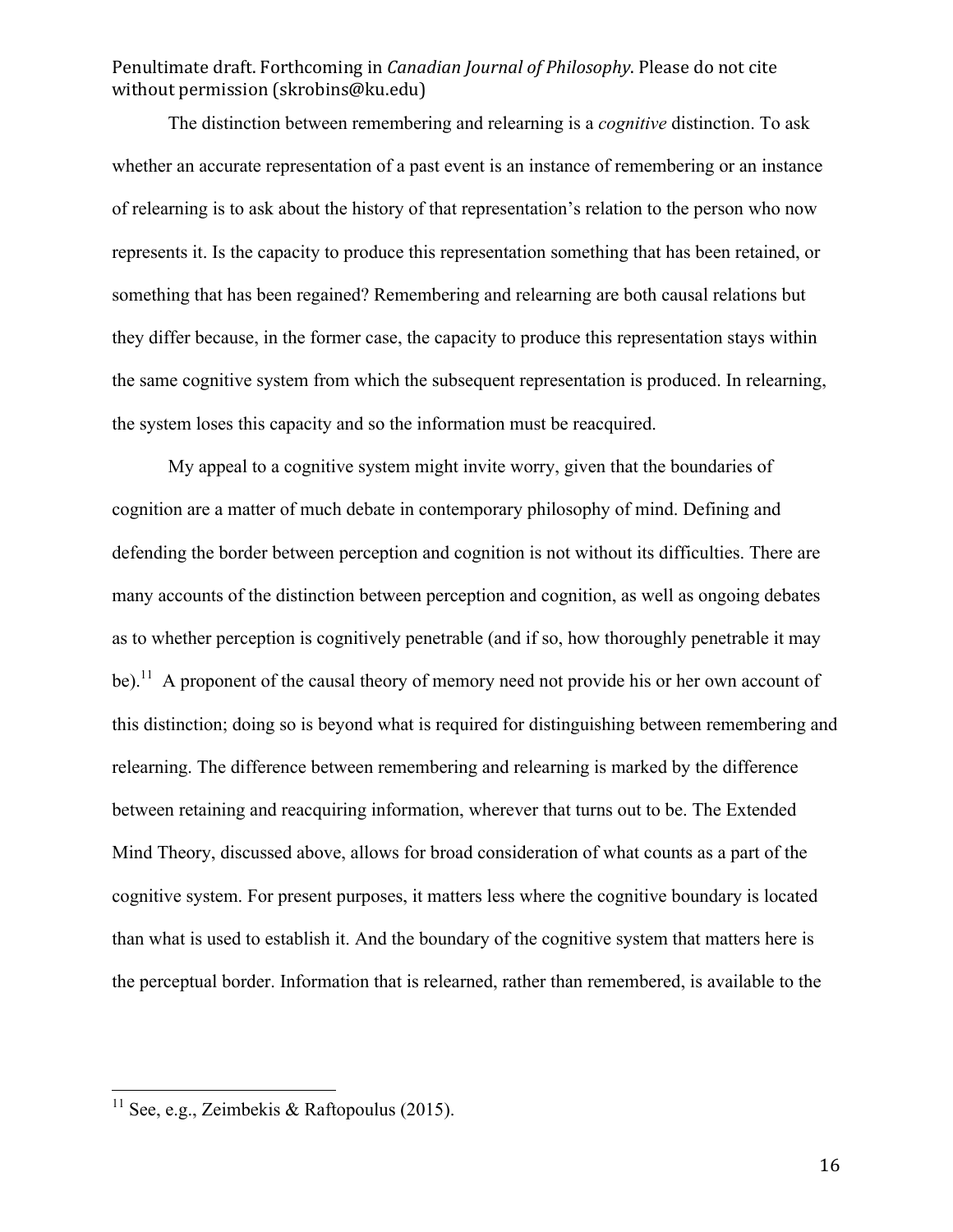person only via *re-perception*. <sup>12</sup> Remembering is often defined in contrast to perceiving, as information initially acquired from perception but no longer sustained by a perceptual connection to its source. This need not correspond to the body—a representation could count as inside the cognitive system even if it is outside the skin, or remains on the body but beyond the perceptual border, as would a tattoo. Remembering requires the retained capacity to produce representations of previously acquired information. Such a capacity is retained within a cognitive system if it is a capacity that can manifest without re-perception.

Some cases of relearning may resist capture by this distinction. A person may forget something and then relearn that piece of information by making inferences from other things he or she already knows.<sup>13</sup> Pete may, for example, forget that he received a green bike for his  $8<sup>th</sup>$ birthday, but know that he received a bike that year and that his favorite color was green and so infer that he received a green bike. The possibility of such cases makes clear that the cognitive contiguity requirement will require strengthening. This can be done by making further distinctions within the cognitive system—specifically, by distinguishing between memory and general reasoning/inference systems. The condition I have in mind would look something like Michaelian's (2011) requirement that the causal connection required for remembering be sustained by a properly functioning memory system.<sup>14</sup> The aim of Michaelian's condition is to distinguish memory from both perception and inference, making it an attractive solution to the present problem. Appealing to a reliable memory system picks out the specific form of cognitive

 $12$  Levine (2009) explores a similar possibility in considering the case of Leonard, the amnesic protagonist of the film *Memento*.<br><sup>13</sup> I am grateful to an anonymous reviewer for introducing this challenge.

 $14$  Michaelian's condition: "the causal chain goes continuously via a reliable memory system (responsibly for the (re)construction of the trace and the current representation)" (2011, 335).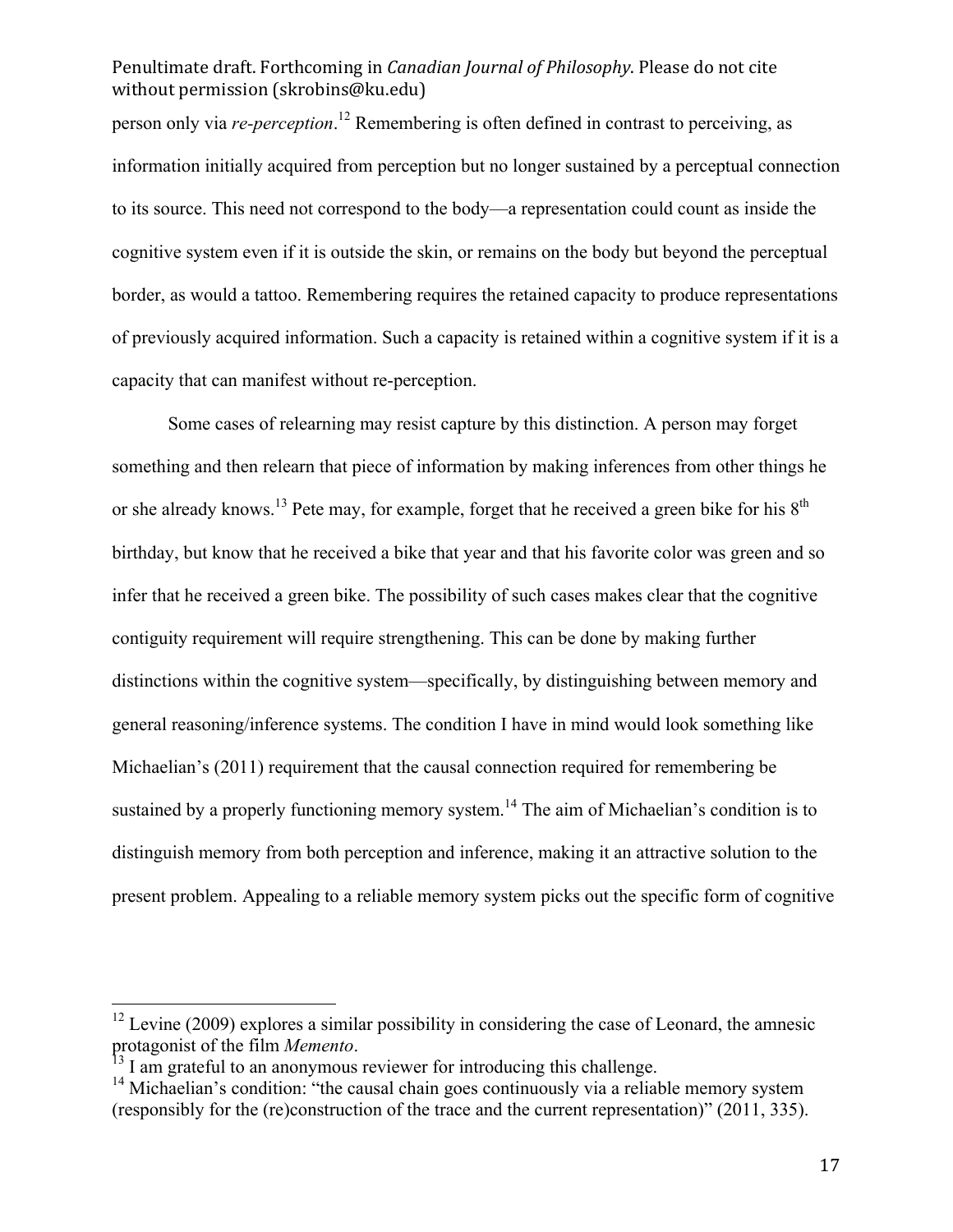# Penultimate draft. Forthcoming in *Canadian Journal of Philosophy*. Please do not cite without permission (skrobins@ku.edu) contiguity required for distinguishing remembering from the myriad other ways one might

reacquire past information that has otherwise been lost to forgetting.

Establishing a fully fleshed out alternative is beyond the scope of this paper. Here my aim has been to show that a simple contiguity account will not suffice for distinguishing remembering from relearning. There is a sense in which remembering requires contiguity—it relies upon the persistence of the medium in which the initial representation was formed. But this is not bare causal contiguity; it is cognitive, causal contiguity (and, most likely, a form of cognitive contiguity supplied uniquely by a memory system). Much remains to be said about cognitive contiguity, and its relation to claims about the mind's extension and the possibility of personal identity without circularity. For now, it is enough to show that relearning is a problem that can be solved, just not by appeal to causation alone.

#### **4. Contiguity and Prompting**

Even if Bernecker's Contiguity View is too weak to solve the relearning problem, it might still be able to solve another problem of wayward causation: strict prompting. Attempts at remembering often involve prompts, external aids that serve as reminders of previously acquired information. Although most prompts offer a harmless boost, there are troubling cases where the prompt's contribution to the representation threatens to override that of the memory trace because the prompt contains all of the information that the trace could possibly provide. These are *strict prompts*. To see the problem, imagine the earlier case of Pete, with a slight modification—he still takes the ride on the dangerous rollercoaster and writes about it in his diary, but he does not have the amnesia-producing accident afterward. Nonetheless, Pete's memory is far from perfect. Sometimes he needs gentle reminders to call past representations to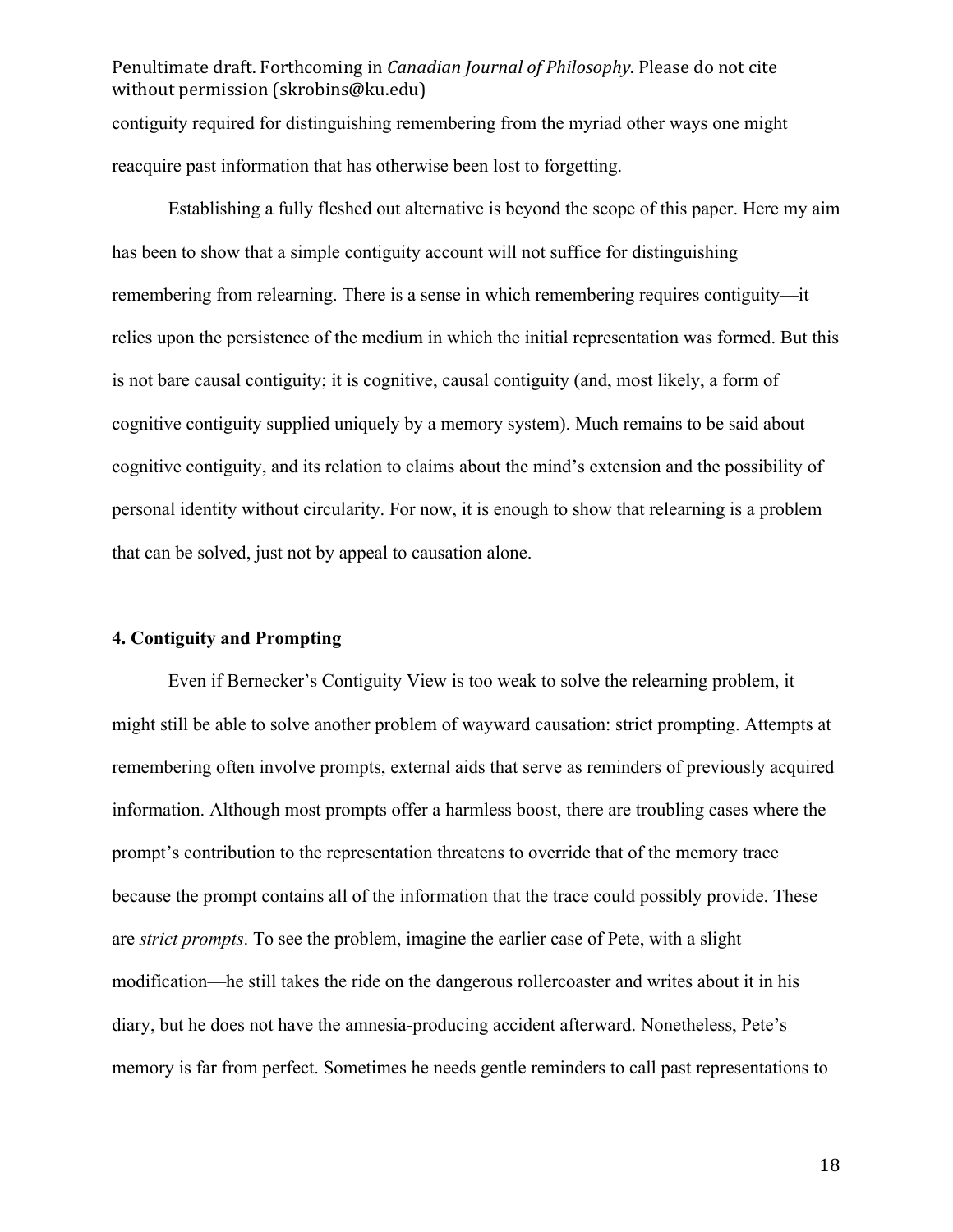mind. Now suppose Pete reads his diary, which prompts him to think that rollercoasters are scary. Is he remembering? Bernecker wants to allow that Pete could be remembering in this case, and so he proposes that remembering is compatible with strict prompting so long as the trace retains its contiguity to the representation produced.

Bernecker defines a prompt as any force other than the trace that plays a causal role in bringing about the representation, whether it is recruited to the process deliberately or automatically (2010, 141). He appeals to Martin and Deutscher's (1966) three-fold classification of prompts as partial, complete, or strict. Partial prompts, as the name suggests, provide only some of the information contained in the remembering representation. As Bernecker describes them, partial prompts are *insufficient* for producing the representation. Sufficiency here is to be understood as the degree of overlap between the content of the prompt and the content of the representation. If the prompt contained only the information *the name of the tallest rollercoaster in Texas begins with a T*, for example, then this would be insufficient for representing that *The Titan is the tallest rollercoaster in Texas.* Remembering is often initiated by partial prompts, ones that have varying degrees of overlap with the ensuing representation: brushing shoulders with a stranger reveals a scent that brings back images of childhood, hearing a song on the radio reminds you of your old college roommate, being asked for the capital of Ohio brings to mind Columbus.

Both complete and strict prompts are, in contrast to partial prompts, sufficient: they contain all of the content that could be in the remembering representation. Complete prompts are those that mirror the representation's content. These are prompts used to test recognition memory, where one is presented with an item and asked whether he or she has encountered it before. Peggy might, for example, ask Pete whether he knows that the *Titan* is the tallest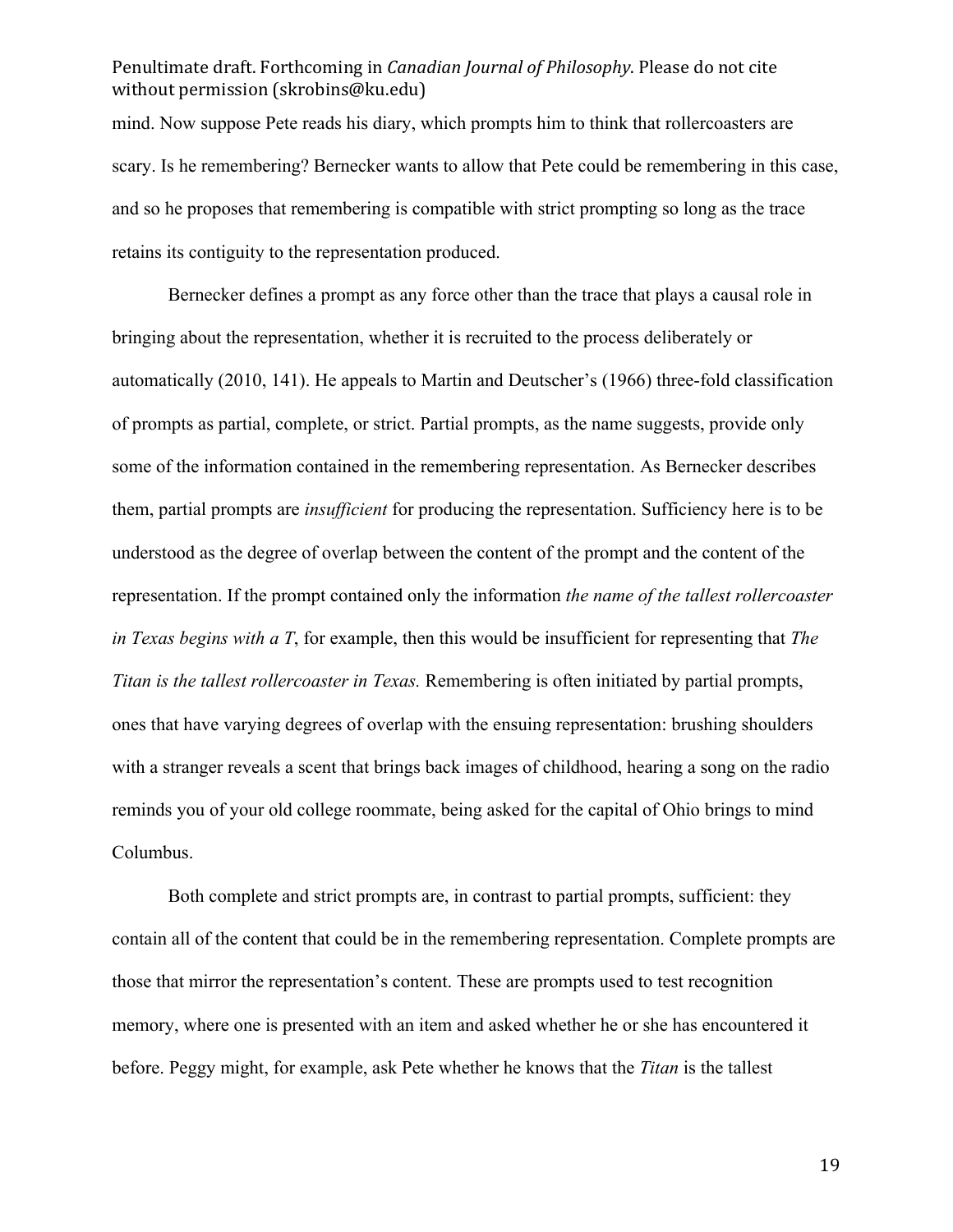rollercoaster in Texas. Even though cases of complete prompting are sufficient for the representation, the rememberer can still provide a unique contribution to the act of remembering by adding that the particular fact or event is something he or she has previously known or experienced. Cases of strict prompting include both the complete prompt and the additional recognition claim. If Peggy implores Pete to remember his past ride on the *Titan*, she might not only relay all of the details of this event to him, but also remind him that this is something that he previously experienced. Strict prompting is defined as a prompt that contains every possible detail that a rememberer could contribute to the representation.

Bernecker wants to allow all forms of prompting—partial, complete, and strict—to count as cases of remembering. He is explicit about his intent to include cases of strict prompting. As he states, "that a person requires strict prompting before he can recount certain events shouldn't be ruled out as inadmissible for genuine memory" (2010: 142). The question of whether remembering occurs in a case where prompting is involved, Bernecker argues, should be determined by the strength of the trace's contribution to the representation. He thus proposes the following condition to handle instances of prompting:

*Causal Strength Condition:* The memory trace is at least an INUS condition for S's representation at T2 that p. If the memory trace is an independently sufficient condition, it is not pre-empted by another independently sufficient condition (2010, 144).

Bernecker's causal strength condition harkens back to Mackie's (1965) analysis of causes as INUS conditions for their effects. Mackie's analysis claims that a cause is an *insufficient* but *necessary* part of a condition that is itself *unnecessary* but *sufficient* for the result—INUS, for short. Mackie's analysis is helpful for determining the causal influence of the memory trace in cases of prompting because it is focused on singular causation and accounting for how we can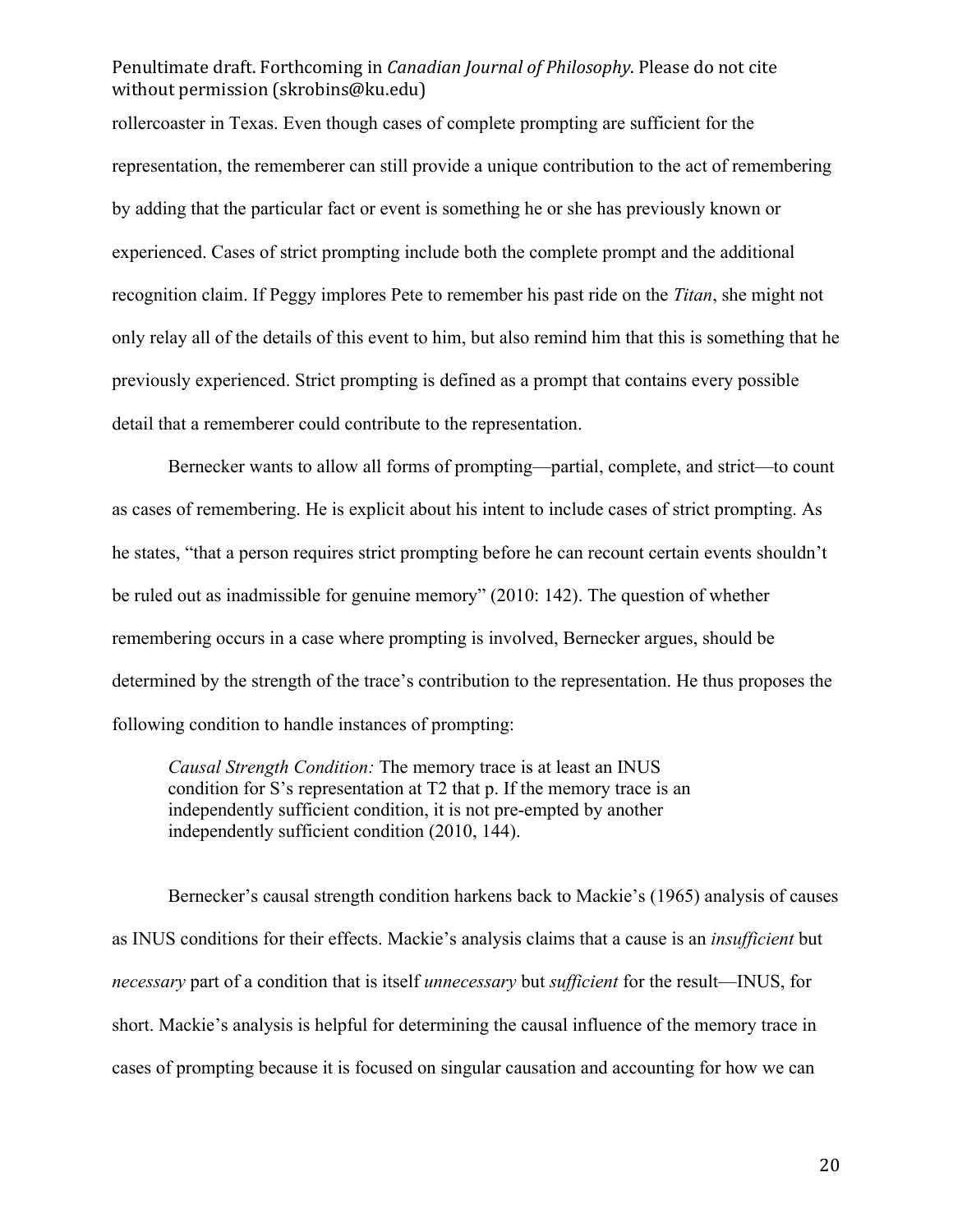identify the causal influence of a particular factor when the effect in question has multiple causes. Bernecker uses the INUS condition to explain what the trace's role must be when the trace is insufficient for bringing about the representation produced. In such cases, remembering is still possible when the trace acts alongside a prompt, so long as it plays a non-redundant role in the process—i.e., insofar as it is an insufficient but necessary component of producing the effect. Bernecker does not elaborate on the underlying notion of redundancy, but we can imagine it as something like the sufficiency claim above. A trace with the content *The name of the tallest rollercoaster in Texas begins with a T* would be non-redundant if it acted alongside a prompt such as *The answer ends in "itan"* to produce a representation that *The Titan is the tallest rollercoaster in Texas.* Either way, the trace must make a unique causal contribution to the representation produced.

The causal strength condition concludes with consideration of cases where the trace is sufficient for producing the representation. In such cases, the question is whether the trace serves as the proximal cause of the representation. So long as the trace is not pre-empted by some other sufficient cause, the requisite proximity is maintained and remembering occurs. The causal strength condition prohibits only remembering in cases where a (sufficient) trace is pre-empted by another independently sufficient condition. The restriction may appear minor, and sensible, but it appears to block the possibility of remembering in the case of strict prompting—a form of prompting Bernecker claims he wants to include. A strict prompt is, by definition, sufficient to bring about the representation, and further, it is active in bringing about the representation *prior* to any such activity from the trace. It is a pre-emptive and sufficient cause of the representation. For example, if Peggy asks Pete to remember the name of the tallest rollercoaster in Texas, but blurts out the answer before Pete can call the name *Titan* to mind, then Pete cannot be said to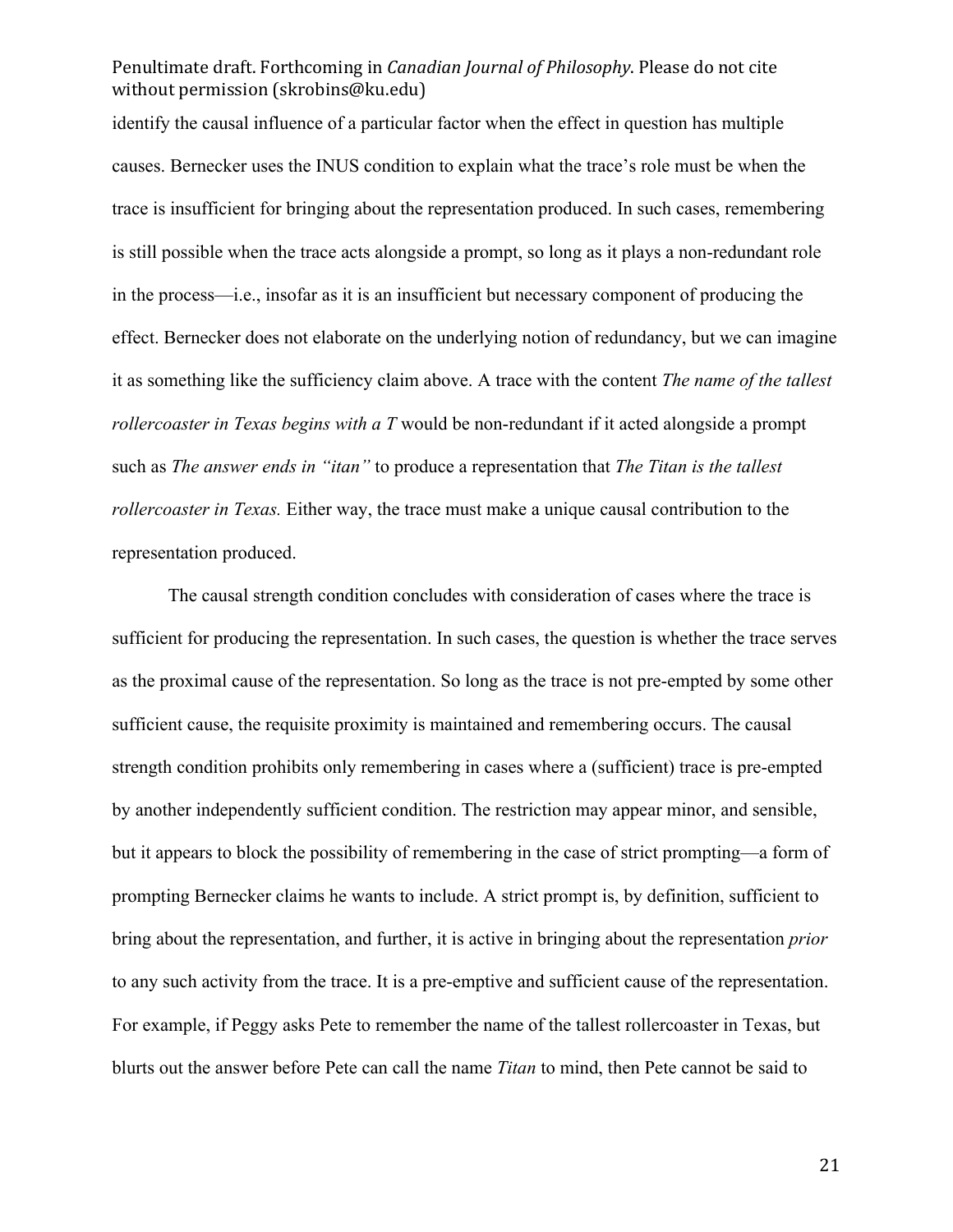remember that *The Titan is the tallest rollercoaster in Texas*, even though he is now representing

it*.* This conclusion could be avoided if the sufficiency were framed in terms of what the trace would have been sufficient to produce had the prompt not interfered.<sup>15</sup> But this way of addressing cases of strict prompting is ruled out explicitly. For Bernecker, what matters is the way that the representation comes about in the circumstances:

> Evaluations of whether seeming memories are genuine memories should be based on the causation that is actually operative rather than on whether there is independent sufficient causation held in reserve on a deviant route (2010, 143).

That Pete has a memory trace whose content would have been sufficient to produce this representation, had Peggy suppressed her outburst, is irrelevant.

Bernecker is inclined to reject cases of preemption by a sufficient prompt because they violate the contiguity requirement on remembering. If the prompt causes the representation, then the trace is not the representation's proximal cause, nor even a component of this proximal cause. There is no temporal gap, as the prompt has wedged its way in to the causal chain, but the prompt breaks the contiguity between the trace and the representation. The causal strength condition thus makes sense as a commitment entailed by Bernecker's commitment to contiguity, but it is in conflict with his stated aim of allowing the possibility of remembering in cases of strict prompting. Although Bernecker set out to find a condition on the trace's causal strength that would be compatible with strict prompting, his Contiguity View rules out that possibility. For solving the strict prompting problem, contiguity is too strong: it blocks accurate representations of past events that a theory of remembering should include.

Or should it? Bernecker does not provide independent motivation for the idea that remembering is compatible with strict prompting. He simply assumes this is so, following Martin

<sup>&</sup>lt;sup>15</sup> I am grateful to an anonymous reviewer for suggesting this possible response.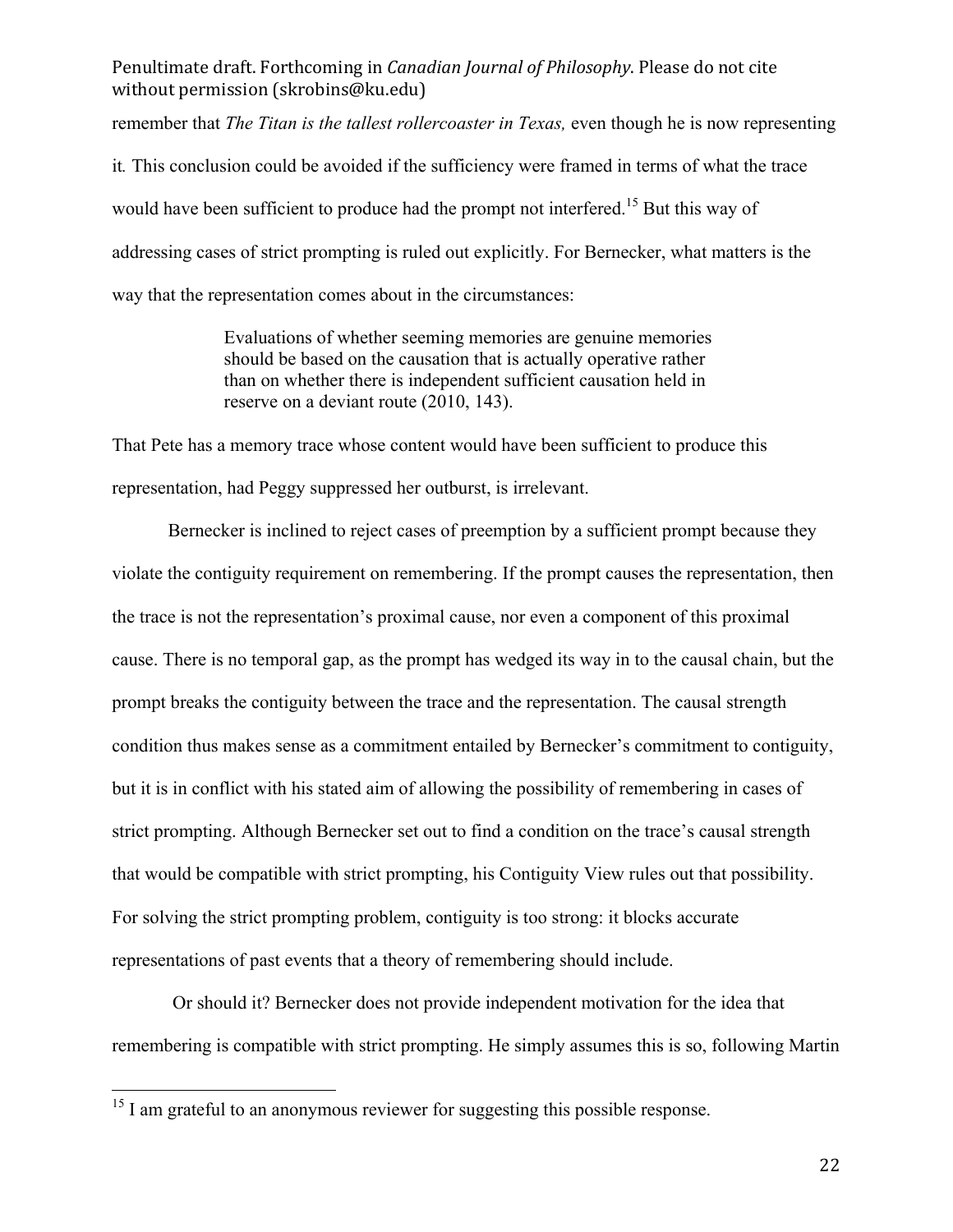and Deutscher's (1966) commitment to the inclusion of such cases. Given that Bernecker's account has been unsuccessful in this task, it makes sense to pause and ask whether one ought to try and make strict prompting and remembering compatible. In what follows, I argue that their compatibility ought to be maintained, at least in cases where the trace sustains the representation originally produced by a strict prompt.

There is an apparent difference between cases where a strict prompt acts alone to produce a representation and cases where the strictly prompted representation is then sustained by a memory trace. Consider again the case of Peggy's strict prompting of Pete regarding his ride on the *Titan*. In cases where strict prompting acts alone, Pete represents all of the information that Peggy provides, including Peggy's claim that he had this experience. If he trusts Peggy, Pete may even believe that he has ridden the *Titan* before. He simply takes Peggy at her word, but never goes beyond that representation to remembering. In contrast, when Pete's representation is strictly prompted by Peggy and then becomes reinforced by the trace, things change. Pete might suddenly exclaim, *now I remember!* This may only occur after exhaustive and repetitive prompting and it may do nothing to alter Pete's representation—he may simply parrot Peggy's prompt back to her once more, only this time with enthusiasm. Still, something in this latter case is different.

This may seem like an appeal to an experience of remembering, the sort of phenomenological feature that many consider unreliable. But even if such cases often (or always) involve an *aha!* feeling, this need not be their defining feature. The difference between a representation produced by strict prompting alone and a representation produced by strict prompting and then sustained by a trace is the role that this representation can play in the person's subsequent thought and behavior. When the representation of the *Titan* ride is sustained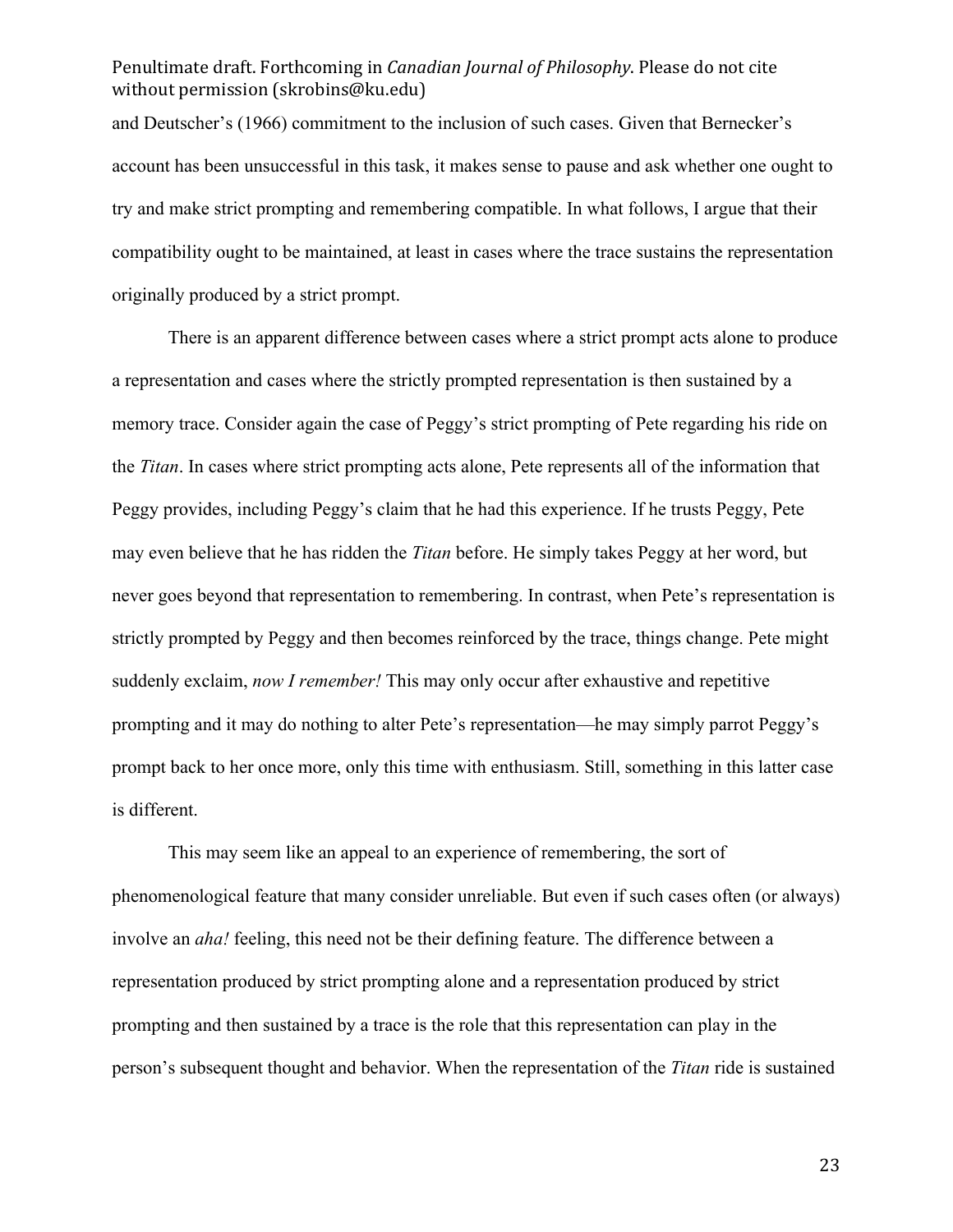by the trace, Pete may go on to recall that this ride occurred during the same summer that he broke his arm. Or it may cause him to be in a bad mood because it reminds him of the strain on family vacations in the years leading up to his parents' divorce. Representations produced by strict prompting alone will likely produce associations as well, but the associations available will be different. Given that the trace has not been reactivated, the available associations will be restricted to the more general—other thoughts about rollercoasters, other times that Peggy's testimony has proven more reliable than his own, and so on.

The difference between these two cases reveals that remembering is important not only because of what it allows us to represent, but also because of what it allows us to *do* with the information once it is represented. This is why, even in cases of strict prompting, the influence of the memory trace makes a difference. The prompt may provide the information, but the reacquisition makes contact with a distinct set of further thoughts and actions than what is provided by the trace. The memory trace's associations are unique; the trace ties the acquisition of this information to a particular time in the person's past. The acquisition of this particular capacity is influenced by the capacities one has already and by the other capacities being acquired around the same time. The same piece of information acquired at two distinct times (once during remembering, once during relearning) will be situated differently within one's network of acquired ideas and capacities. This claim need not be read as a strong endorsement of a particular Associationist view of the mind. It requires only the more limited point that learning is a process of connecting new information with the information that one possesses already. This is why those with more experience in a given domain respond differently to new information in that domain than do those who are unfamiliar. A veteran barkeep can better retain a list of drink orders than a novice (Beach 1988) and a chess expert does not *try* to memorize the position of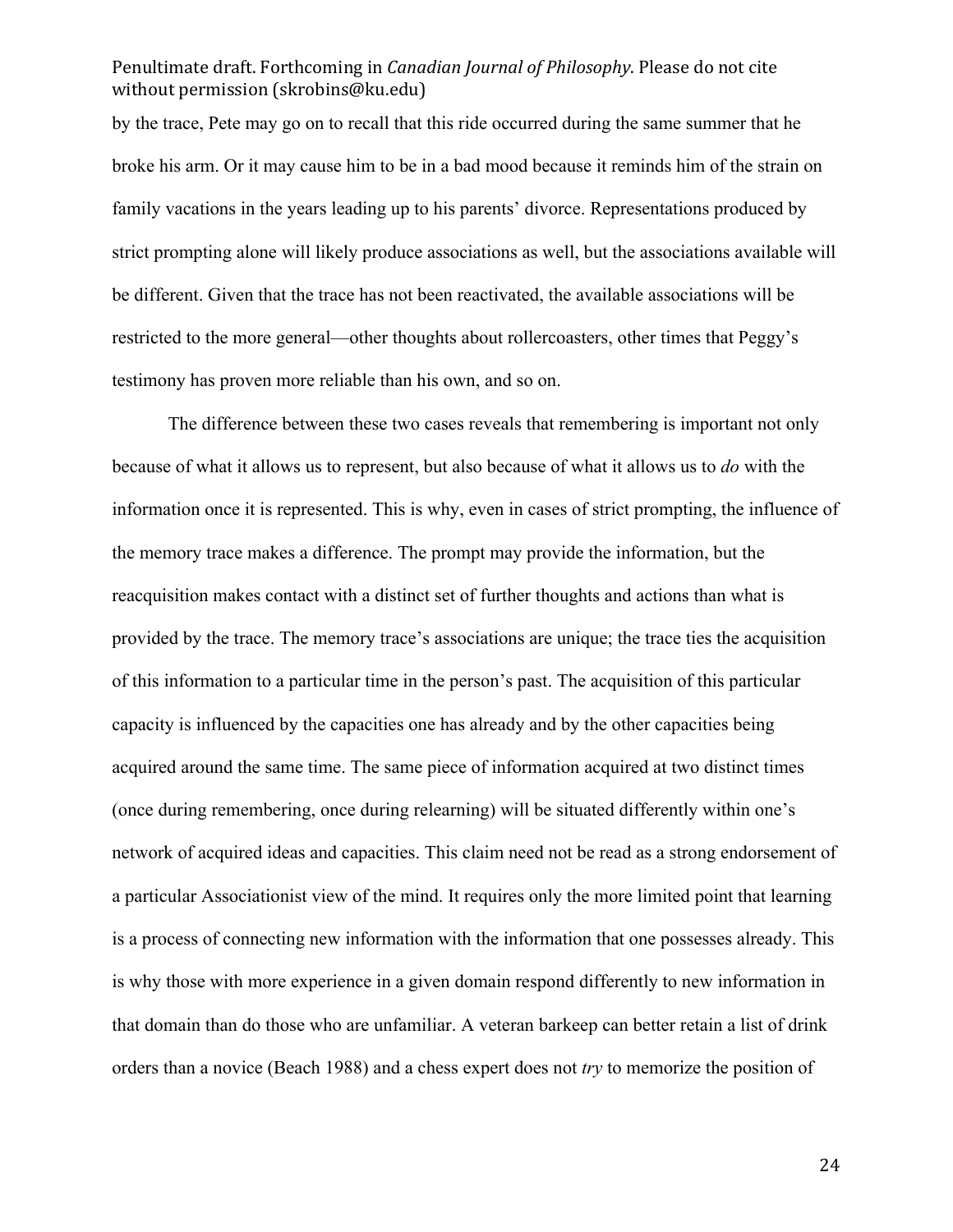pieces on the board—she simply does so in considering her next move (Ericsson, Patel, & Kintsch 2000). It is also why particular pieces of information may be linked for an individual, even when there is no connection between them otherwise. It may have been while standing in line for the *Titan* that Pete first learned that sheep and other ruminant animals have four stomachs. And for this reason, visits to a farm may always remind him of rollercoasters. When and how information is acquired shapes the way an individual can put that information to later use.

It is now clear why the distinction between remembering and relearning matters. Remembering and relearning have distinct kinds of causal history. They differ in how they interact with other thoughts and in the routes through which they manifest in behavior, even though they can produce exactly similar representations. By remaining within the cognitive system, as I have argued that memory traces do, the capacity to remember retains its role within that system. Information that must be re-perceived has to earn a new role through the act of relearning. Even when the capacity to remember manifests only after strict prompting, the very fact that it plays a role matters for determinations of remembering. Remembering can occur even when the trace merely reinforces or sustains a representation brought about by other means.

By focusing on temporal contiguity, Bernecker privileges the order of events by which a representation is brought to mind. But timing is not the critical feature. What matters for remembering is that a capacity that one has retained since a previous event is activated in the process of thinking about that event, regardless of whether this activation occurs before, after, or alongside a prompt. At times, Bernecker recognizes this point, as is reflected in his stated desire to include cases of strict prompting. His commitment to contiguity, however, makes this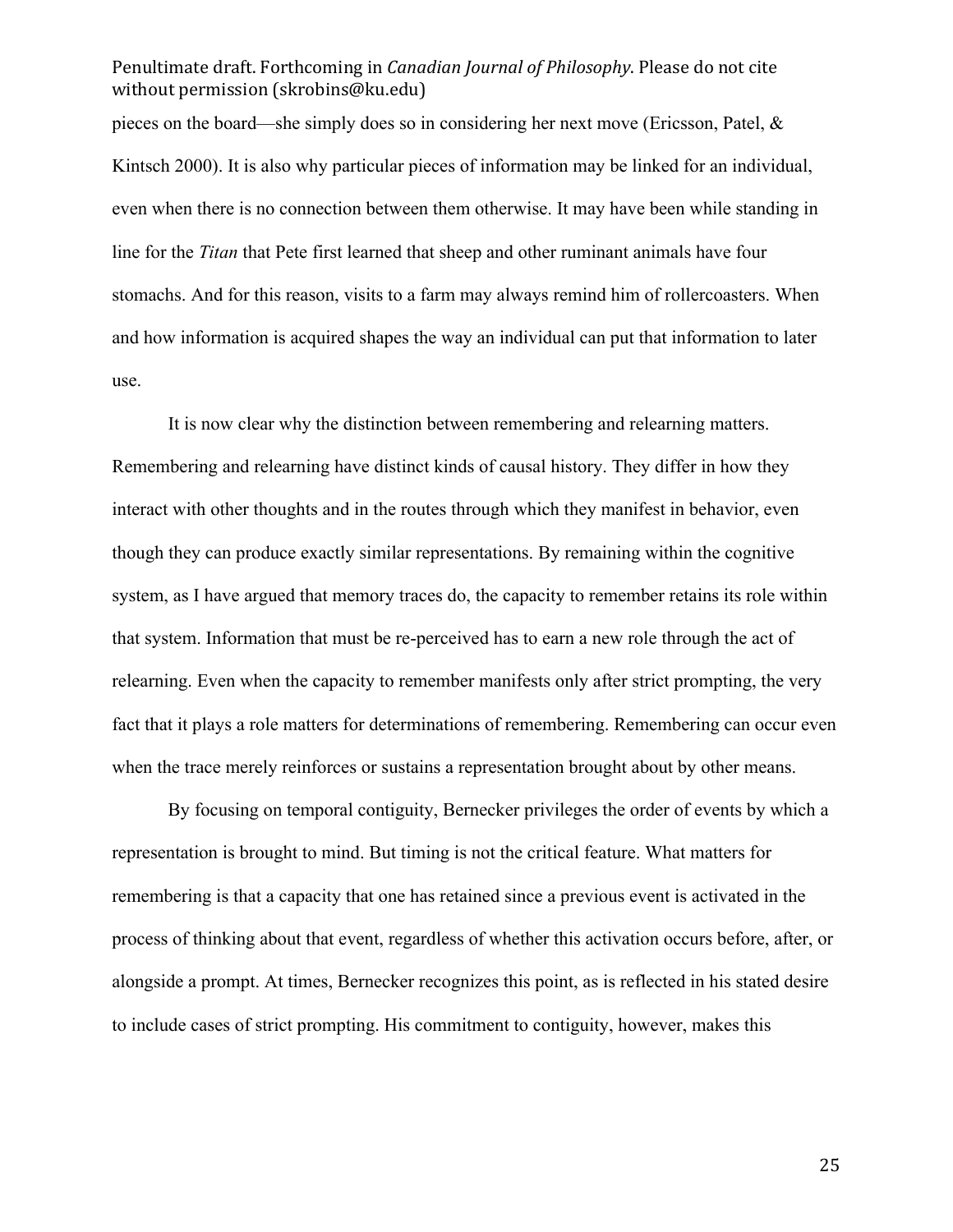impossible. Contiguity is too strong a requirement: it disallows any representation for which the trace is not the proximal cause.

#### **5. The Causal Condition on Remembering**

Bernecker has argued that commitment to remembering as a causal process requires endorsing a particular view of the nature of memory causation. He argues that memory causation is characterized by the temporal contiguity it provides between two mental representations with sufficiently similar contents. This *Contiguity View* is intended to provide solutions to the wayward causation problems of relearning and strict prompting. I have argued that Bernecker's Contiguity View fails to characterize remembering uniquely. Relearning shares temporal contiguity with remembering, and the possibility of strict prompting shows that remembering is possible even when temporal contiguity is violated. Bernecker's contiguity requirement is thus inconsistent with his own aim of providing an account of the nature of memory causation that can withstand wayward causation problems, and more importantly, it violates widely shared intuitions about what remembering requires.

The failure of Bernecker's Contiguity View need not lead to pessimism about the possibility of formulating a sustainable form of the Causal Theory of Memory. There are alternative ways of addressing the wayward causation problems that face a causal theory of remembering. The distinction between remembering and relearning is a cognitive distinction, one that can only be captured by appeal to the subject who represents the information about a past event. What matters is not the relation the states in this chain of events bear to one another—whether they sustain causal contact—but rather how they relate to the individual who represents the information. The distinction between remembering and relearning matters because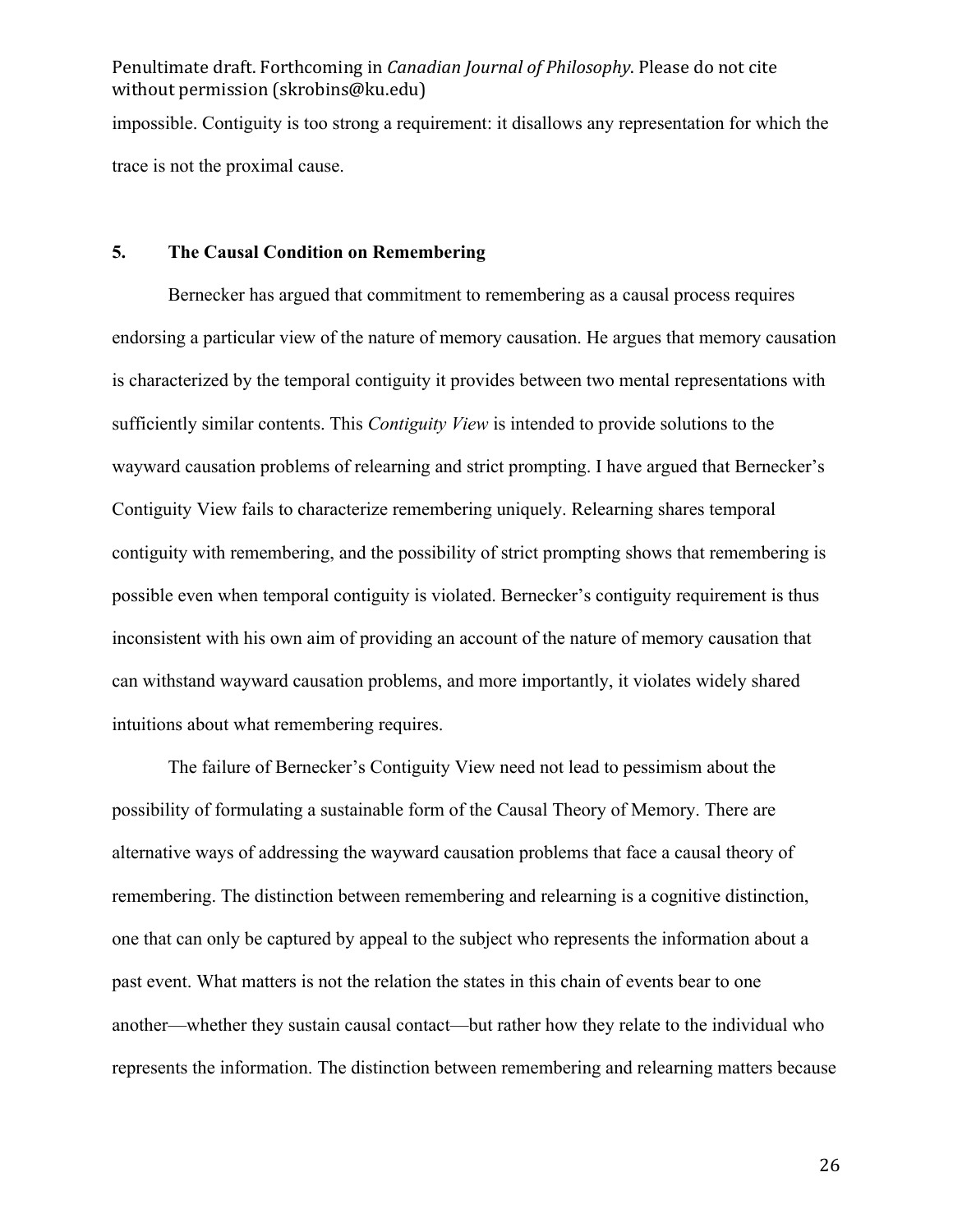the difference in their causal histories influences the connections they have to the subject's other capacities and interests, affording them distinct roles in her further thought and action. And this, in turn, is why the activation of the capacity to remember matters, regardless of whether it occurs before, during, or after a prompt. By being active, the trace connects the current representation with the subject's other capacities. Remembering occurs when a person retains a memory trace that allows her to represent information acquired from a past event, such that this information can contribute—without re-perception— to future thought and action, either by producing or sustaining representations of the event.

#### **References**

Beach, K. D. (1988). The role of external mneumonic symbols in acquiring an occupation. In M. M. Gruensberg, P. E. Morris, & R. N. Sykes (Eds.) *Practical Aspects of Memory: Current Research and Issues* (pp. 342–346). Chichester, England: Wiley.

Bernecker, S. (2008). *The Metaphysics of Memory*. New York, NY: Springer.

Bernecker, S. (2010). *Memory: A Philosophical Study*. Oxford, UK: Oxford University Press.

Cartwright, N. (2004). Causation: one word, many things. *Philosophy of Science, 71*, 805–819.

Clark, A. (2008). *Supersizing the Mind: Embodiment, Action, and Cognitive Extension.* Oxford, UK: Oxford University Press.

Clark, A. & Chalmers, D. J. (1998). The extended mind. *Analysis, 58*, 7–19.

Collins, A. W. (1997). Personal identity and the coherence of q-memory. *Philosophical Quarterly, 47*, 73–8.

Cusmariu, A. (1980). A definition of impure memory*. Philosophical Studies, 38,* 305–308.

Ericsson, K. A., Patel, V. L., & Kintsch, W. (2000). How experts' adaptations to representative task demands account for the expertise effect in memory recall: Comment on Vicente and Wang (1998). *Psychological Review, 107*, 578*–*592.

Hume, D. (1739/1978). *A Treatise of Human Nature*, L. A. Selby-Bigge (ed.). Oxford, UK: Clarendon.